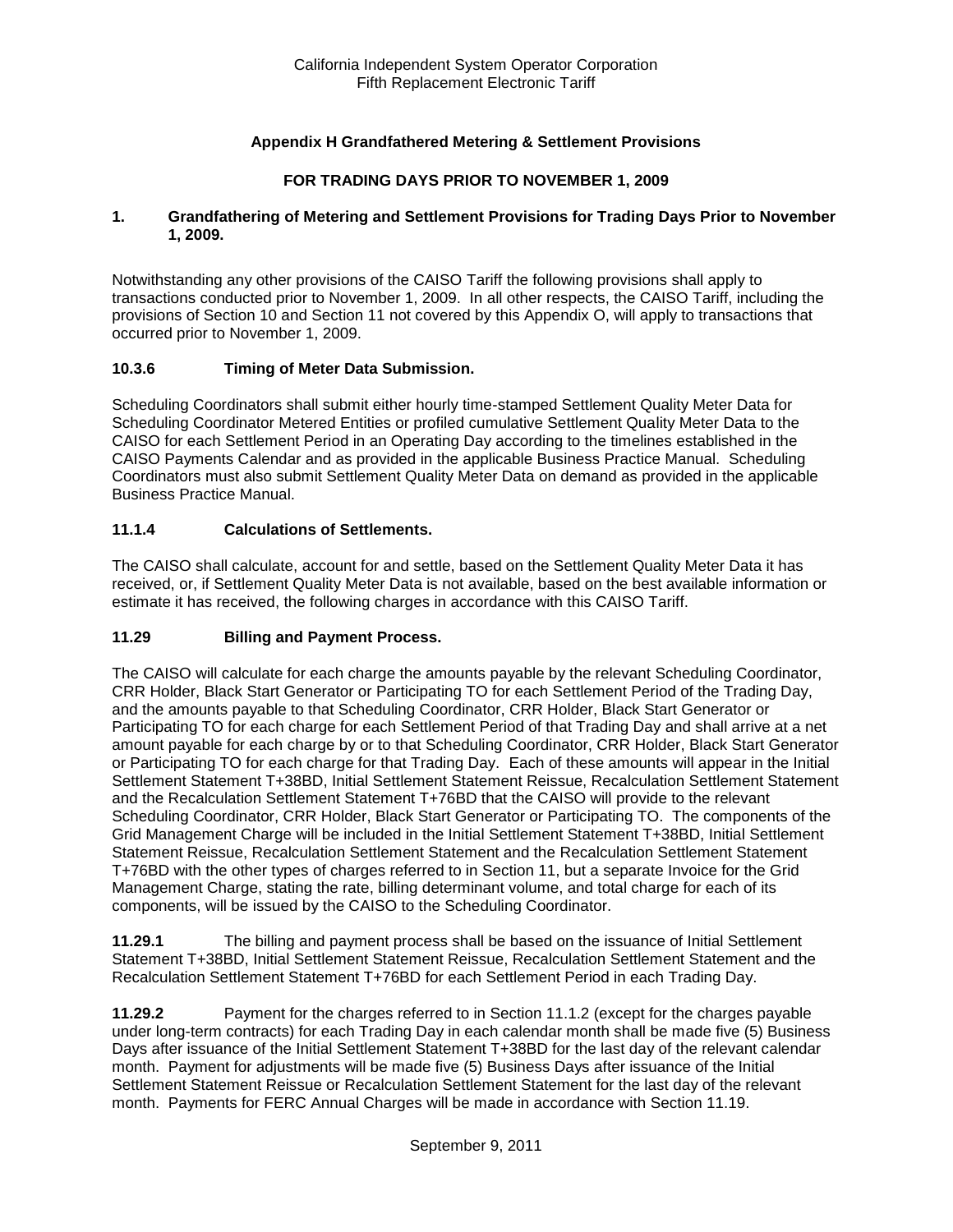# **11.29.5 General Principles for Production of Settlement Statements.**

### **11.29.5.1 Basis of Settlement.**

The basis of each Settlement Statement shall be the debiting or crediting of an account in the name of the relevant Scheduling Coordinator, CRR Holder, Black Start Generator or Participating TO in the general ledger set up by the CAISO to reflect all transactions, charges or payments settled by the CAISO.

### **11.29.5.2 Right to Dispute.**

All Scheduling Coordinators, CRR Holders, Black Start Generators or Participating TOs shall have the right to dispute any item or calculation set forth in any Initial Settlement Statement in accordance with this CAISO Tariff.

#### **11.29.7 Settlements Cycle.**

### **11.29.7.1 Timing of the Settlements Process.**

#### **11.29.7.1.1 Initial Settlement Statement T+38BD.**

The CAISO shall provide to each Scheduling Coordinator, CRR Holder, Black Start Generator or Participating TO for validation an Initial Settlement Statement for each Trading Day within thirty-eight (38) Business Days of the relevant Trading Day, covering all Settlement Periods in that Trading Day. Each Initial Settlement Statement will include a statement of:

(a) the amount payable or receivable by the Scheduling Coordinator, CRR Holder, Black Start Generator or Participating TO for each charge referred to in Section 11 for each Settlement Period in the relevant Trading Day;

(b) the total amount payable or receivable by that Scheduling Coordinator, CRR Holder, Black Start Generator or Participating TO for each charge for all Settlement Periods in that Trading Day after the amounts payable and the amounts receivable under (a) have been netted off pursuant to Section 11.29; and

(c) the components of each charge in each Settlement Period except for information contained in the Imbalance Energy report referred to in this Section 11.29.7.1.1.

Each Initial Settlement Statement shall also be accompanied by a breakdown of the components of the Imbalance Energy Charge (the Imbalance Energy report).

**11.29.7.1.2** Each Scheduling Coordinator, CRR Holder, Black Start Generator or Participating TO shall have a period of eight (8) Business Days from the issuance of an Initial Settlement Statement during which it may review the Initial Settlement Statement T+38BD and notify the CAISO of any errors. No later than fifty-one (51) Business Days after the Trading Day to which it relates, the CAISO shall issue an Initial Settlement Statement Reissue or a Recalculation Settlement Statement to each Scheduling Coordinator or CRR Holder for that Trading Day.

#### **11.29.7.1.3 Initial Settlement Statement Reissues and Recalculation Settlement Statements.**

The CAISO shall provide to each Scheduling Coordinator, CRR Holder, Black Start Generator or Participating TO an Initial Settlement Statement Reissue or a Recalculation Settlement Statement in accordance with the CAISO Tariff and the CAISO Payments Calendar. The Initial Settlement Statement Reissue or Recalculation Settlement Statement shall be in a format similar to that of the Initial Settlement Statement and shall include the same granularity of information provided in the Initial Settlement Statement as amended following the validation procedure.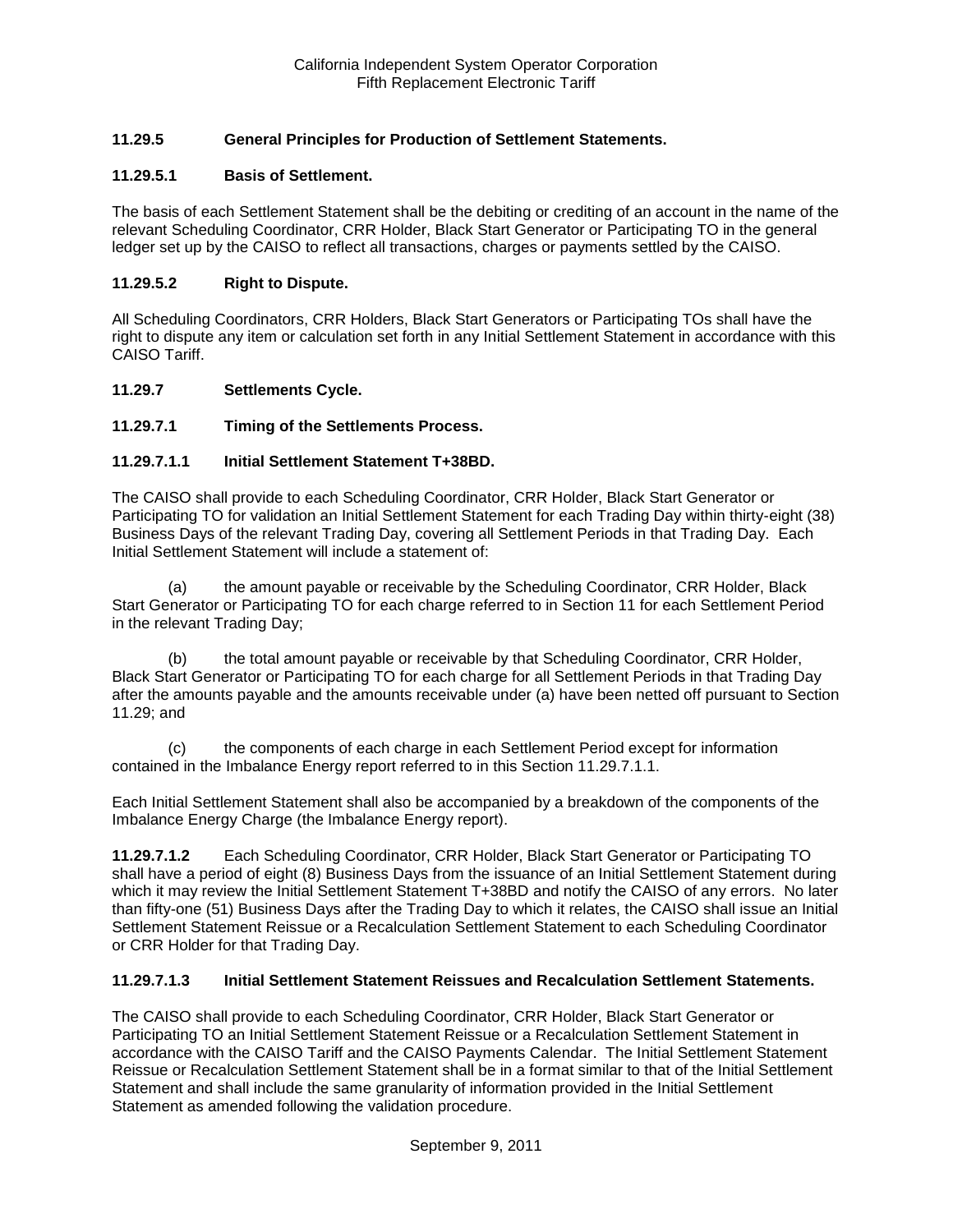**11.29.7.1.4** Each Scheduling Coordinator, CRR Holder, Black Start Generator or Participating TO shall have a period of ten (10) Business Days from the issuance of the Initial Settlement Statement Reissue or Recalculation Settlement Statement during which it may review the Incremental Changes on the Initial Settlement Statement Reissue or Recalculation Settlement Statement and notify the CAISO of any errors. No later than twenty-five (25) Business Days from the date of issuance of the Initial Settlement Statement Reissue or Recalculation Settlement Statement, the CAISO shall issue the 76th Day Recalculation Settlement Statement and shall incorporate any required corrections in a subsequent Initial Settlement Statement.

## **11.29.7.2 Basis for Billing and Payment.**

The Initial Settlement Statement T+38BD, Initial Settlement Statement Reissue, Recalculation Settlement Statement and the Recalculation Settlement Statement T+76BD shall constitute the basis for billing and associated automatic funds transfers in accordance with this CAISO Tariff. The Initial Settlement Statement T+38BD shall constitute the basis for billing and associated automatic funds transfers for all charges in the first instance. The Initial Settlement Statement Reissue and Recalculation Settlement Statement shall constitute the basis for billing and associated automatic funds transfers for adjustments to charges set forth in the Initial Settlement Statement T+38BD. Each Scheduling Coordinator, CRR Holder, Black Start Generator, and Participating TO shall pay any net debit and shall be entitled to receive any net credit shown in an Invoice or Payment Advice on the Payment Date, whether or not there is any dispute regarding the amount of the debit or credit.

# **11.29.7.2.1 Elimination of Invoices under \$10.00.**

Preliminary and final Invoices and Payment Advices due to or from any Market Participant for amounts less than \$10.00 will be adjusted to \$0.00 and no amount will be due to or from that Market Participant for that Invoice or Payment Advice.

### **11.29.7.3 Settlement Statement Re-runs and Post Final Adjustments.**

The CAISO is authorized to perform Settlement Statement Re-runs following approval of the CAISO Governing Board. A request to perform a Settlement Statement Re-run may be made at any time by a Scheduling Coordinator, CRR Holder, Black Start Generator, or Participating TO by notice in writing to the CAISO Governing Board. The CAISO Governing Board shall, in considering whether to approve a request for a Settlement Statement Re-run, determine in its reasonable discretion whether there is good cause to justify the performance of a Settlement Statement Re-run.

**11.29.7.3.1** If a Settlement Statement Re-run is ordered by the CAISO Governing Board, the CAISO shall arrange to have the Settlement Statement Re-run carried out as soon as is reasonably practicable following the CAISO Governing Board's order, subject to the availability of staff and computer time, compatible software, appropriate data and other resources.

**11.29.7.3.2** The cost of a Settlement Statement Re-run shall be borne by the Scheduling Coordinator, CRR Holder, Black Start Generator, or Participating TO requesting it, unless the Settlement Statement Re-run was needed due to a clerical oversight or error on the part of the CAISO staff.

**11.29.7.3.3** Where a Settlement Statement Re-run indicates that the accounts of Scheduling Coordinators, CRR Holders, Black Start Generators, or Participating TOs should be debited or credited to reflect alterations to Settlements previously made under this CAISO Tariff, for those Scheduling Coordinators, CRR Holders, Black Start Generators, or Participating TOs affected by the statement rerun, the CAISO shall reflect the amounts to be debited or credited in the next subsequent Recalculation Settlement Statement that it issues following the Settlement Statement Re-run to which the provisions of this Section 11 apply.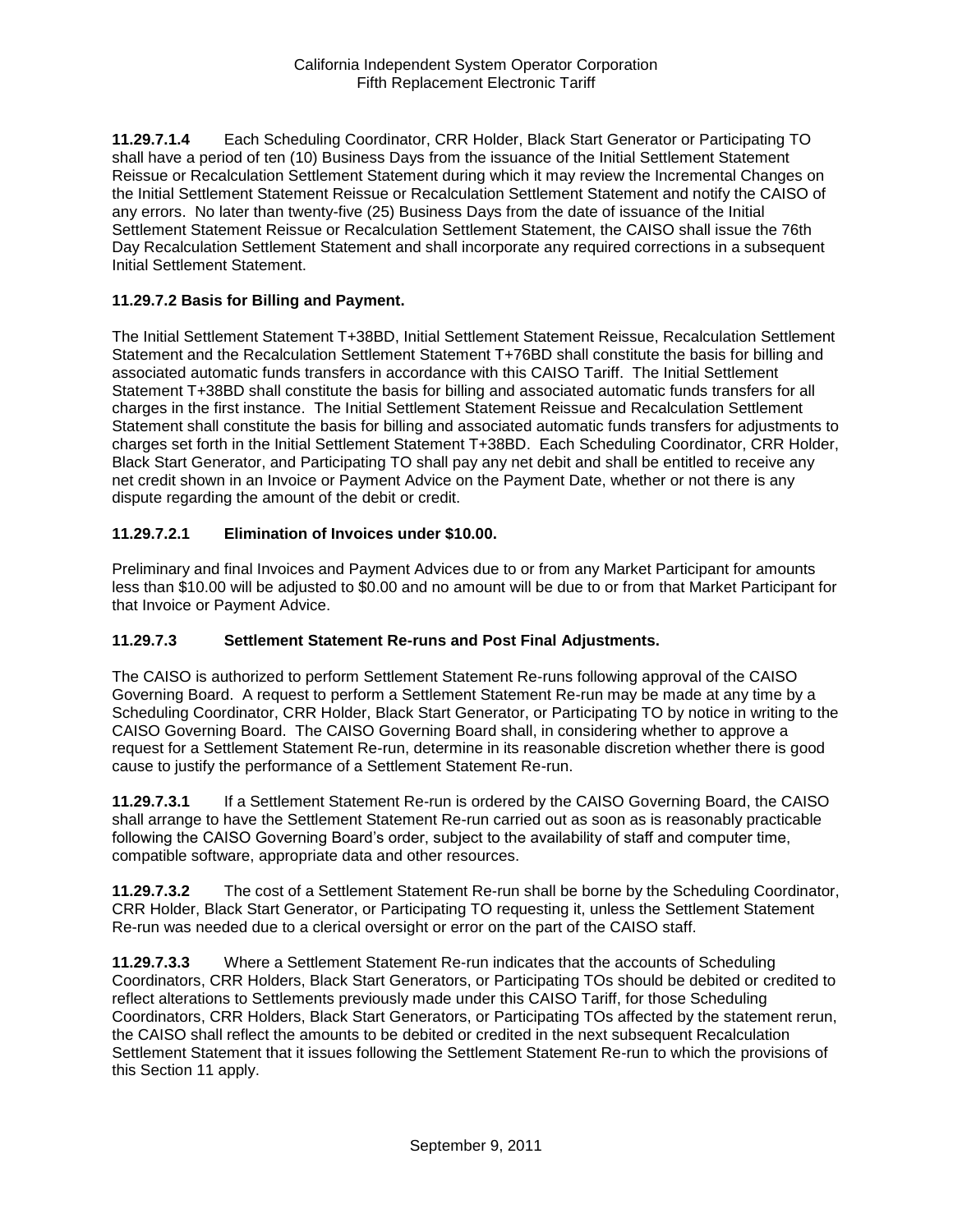**11.29.7.3.4** Reruns, post closing adjustments and the financial outcomes of CAISO ADR Procedures and any other dispute resolution may be invoiced separately from monthly market activities. The CAISO shall provide a Market Notice at least thirty (30) days prior to such invoicing identifying the components of such Invoice or Payment Advice.

# **11.29.8 Confirmation and Validation.**

# **11.29.8.1 Confirmation.**

It is the responsibility of each Scheduling Coordinator, CRR Holder, Black Start Generator, or Participating TO to notify the CAISO if it fails to receive a Settlement Statement on the date specified for the publication of such Settlement Statement in the CAISO Payments Calendar. Each Scheduling Coordinator, CRR Holder, Black Start Generator, or Participating TO shall be deemed to have received its Settlement Statement on the dates specified, unless it notifies the CAISO to the contrary.

# **11.29.8.2 Validation.**

Each Scheduling Coordinator, CRR Holder, Black Start Generator, or Participating TO shall have the opportunity to review the terms of the Initial Settlement Statement T+38BD that it receives. The Scheduling Coordinator, CRR Holder, Black Start Generator, or Participating TO shall be deemed to have validated each Initial Settlement Statement unless it has raised a dispute or reported an exception within eight (8) Business Days from the date of issuance. Once validated, an Initial Settlement Statement shall be binding on the Scheduling Coordinator, CRR Holder, Black Start Generator or Participating TO to which it relates, unless the CAISO performs a Settlement Statement Re-run pursuant to Section 11.29.7.3.

The notice of dispute, if any, shall state clearly the Trading Day, the issue date of the Initial Settlement Statement, the item disputed, the reasons for the dispute, the amount claimed (if appropriate) and shall be accompanied with all available evidence reasonably required to support the claim.

### **11.29.8.3 Validation of Initial Settlement Statement Reissue and Recalculation Settlement Statements.**

Each Scheduling Coordinator, CRR Holder, Black Start Generator or Participating TO shall have the opportunity to review the Incremental Changes that appear on the Initial Settlement Statement Reissue and Recalculation Settlement Statement that it receives. The Scheduling Coordinator, CRR Holder, Black Start Generator or Participating TO shall be deemed to have validated the Incremental Changes on each Initial Settlement Statement Reissue and Recalculation Settlement Statement unless it has raised a dispute or reported an exception regarding those Incremental Changes within ten (10) Business Days from the date of issuance. Once validated, the Incremental Changes on the Initial Settlement Statement Reissue and Recalculation Settlement Statement shall be binding on the Scheduling Coordinator, CRR Holder, Black Start Generator or Participating TO to which it relates, unless the CAISO performs a Settlement Statement Re-run pursuant to Section 11.29.7.3. The notice of dispute shall state clearly the Trading Day, the issue date of the Initial Settlement Statement Reissue and Recalculation Settlement Statement, the item disputed, the reasons for the dispute, the amount claimed (if appropriate) and shall be accompanied with all available evidence reasonably required to support the claim. The only Recalculation Settlement Statement that cannot be disputed is the one issued on T+60BD.

# **11.29.8.4 Recurring Disputes or Exceptions.**

A Scheduling Coordinator, CRR Holder, Black Start Generator or Participating TO may request the CAISO to treat as recurring a dispute or exception raised in accordance with Sections 11.29.8.1 and 11.29.8.2 above, if a dispute or exception would apply to subsequent Initial and the Initial Settlement Statement Reissue and Recalculation Settlement Statements. A request for recurring treatment may be made for any valid reason provided that subsequent Initial Settlement Statements T+38BD, Initial Settlement Statement Reissue and Recalculation Settlement Statements would be affected, including but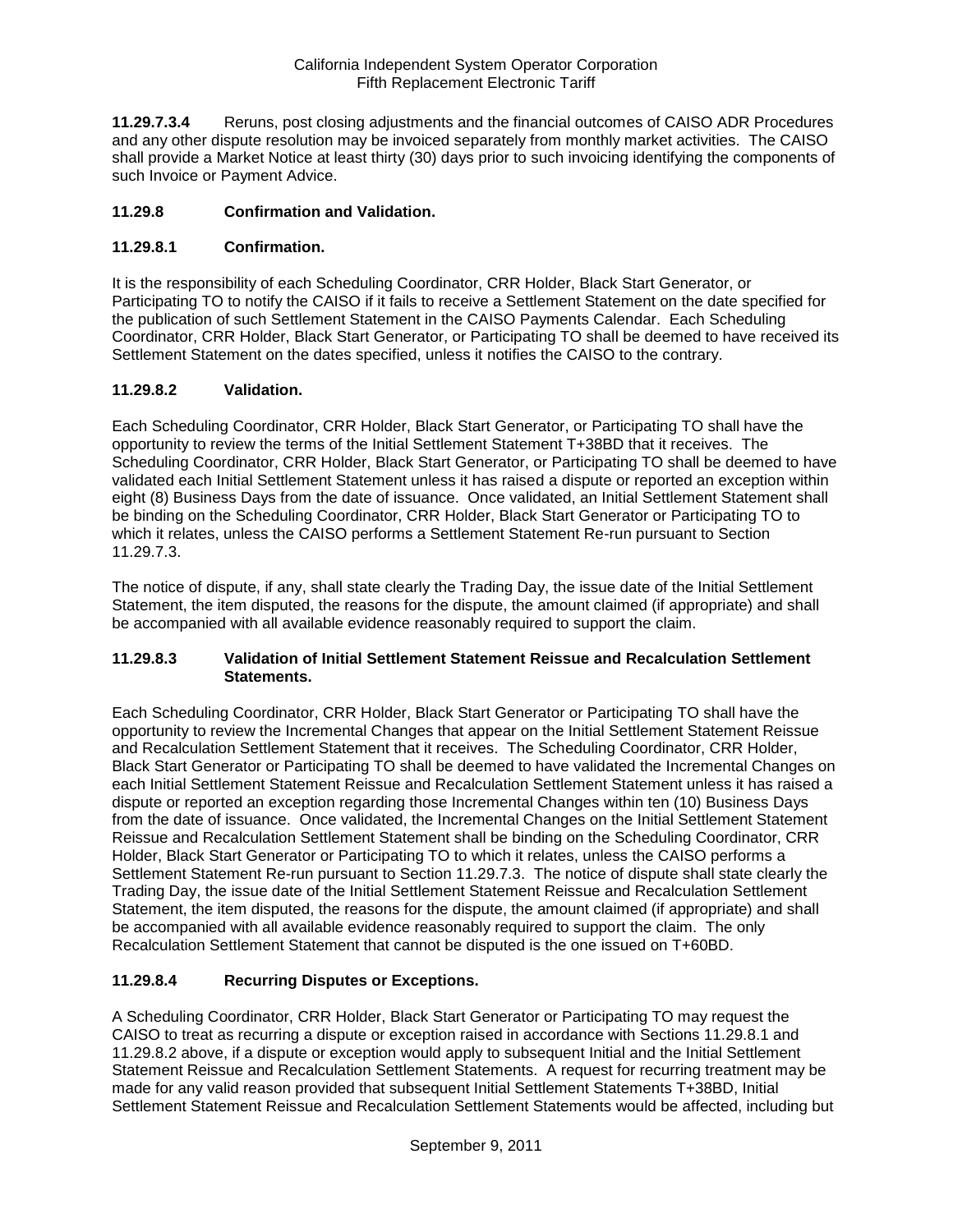not limited to, that the disputed calculation will recur, or that a disagreement as to policy will affect calculations in subsequent Initial Settlement Statement T+38BD, the Initial Settlement Statement Reissue and Recalculation Settlement Statements. If a Scheduling Coordinator, CRR Holder, Black Start Generator or Participating TO wishes to request that the CAISO treat a dispute as recurring, it shall, in the notice, clearly indicate that it requests such treatment and set forth in detail the reasons that support such treatment. To the extent possible, the Scheduling Coordinator, CRR Holder, Black Start Generator or Participating TO shall state the types of charges and dates to which the dispute will apply, and provide estimates of the amounts that will likely be claimed on each date. The CAISO shall make a determination on such a request within five (5) Business Days of receipt. To preserve its right to dispute an item, a Scheduling Coordinator, CRR Holder, Black Start Generator or Participating TO must continue to raise a dispute or report an exception until it is notified by the CAISO that the CAISO agrees to treat the dispute or exception as recurring. If the CAISO grants a request to treat a dispute or exception as recurring, the dispute raised or exception reported by the Scheduling Coordinator, CRR Holder, Black Start Generator or Participating TO shall be deemed to apply to every subsequent Initial Settlement Statement T+38BD, the Initial Settlement Statement Reissue and Recalculation Settlement Statement provided to the Scheduling Coordinator, CRR Holder, Black Start Generator or Participating TO from the date that the CAISO grants the request for recurrent treatment until: a) ninety (90) days have elapsed, unless the CAISO indicates a different expiration date on its response to the request, in which case the expiration date shall be as stated by the CAISO in its response or b) the dispute or exception is resolved, whichever is shorter. The CAISO may deny a request that the CAISO treat a dispute as recurring for any valid reason, including because the request is not adequately specific as to the basis for recurring treatment or the subsequent calculations that will be affected.

# **11.29.8.5 Amendment.**

Regarding a dispute related to an Initial Settlement Statement, if the CAISO agrees with the amount claimed, it shall incorporate the relevant data into the Initial Settlement Statement Reissue or Recalculation Settlement Statement. Regarding a dispute related to an Incremental Change in an Initial Settlement Statement Reissue or Recalculation Settlement Statement, the CAISO shall make a determination on the dispute no later than twenty-five (25) Business Days from the issuance of the Initial Settlement Statement Reissue or Recalculation Settlement Statement, and, if the CAISO agrees with the amount claimed, shall incorporate the relevant data into the next Recalculation Settlement Statement issued on T+76BD.

# **11.29.8.6 CAISO Contact.**

If the CAISO does not agree with the amount claimed or if it requires additional information, it shall make reasonable efforts (taking into account the time it received the notice of dispute and the complexity of the issue involved) to contact the relevant Scheduling Coordinator, CRR Holder, Black Start Generator or Participating TO to resolve the issue before issuing the Initial Settlement Statement Reissue or Recalculation Settlement Statement. If it is not possible to contact the relevant party, the CAISO shall issue the Initial Settlement Statement Reissue or Recalculation Settlement Statement without taking into account the dispute notice.

# **11.29.10 Billing and Payment.**

The CAISO shall prepare and send to each Scheduling Coordinator, CRR Holder, Black Start Generator or Participating TO two Invoices or Payment Advices for each calendar month. The first Invoice or Payment Advice will be based on the Initial Settlement Statement T+38BD and the second Invoice or Payment Advice will be based on the Initial Settlement Statement Reissue or Recalculation Settlement Statement(s). Each Invoice or Payment Advice will show amounts which are to be paid by or to each Scheduling Coordinator, CRR Holder, Black Start Generator or Participating TO, the Payment Date, being the date on which such amounts are to be paid or received and details of the CAISO Clearing Account to which any amounts owed by Scheduling Coordinators, CRR Holder, Black Start Generator or Participating TO are to be paid.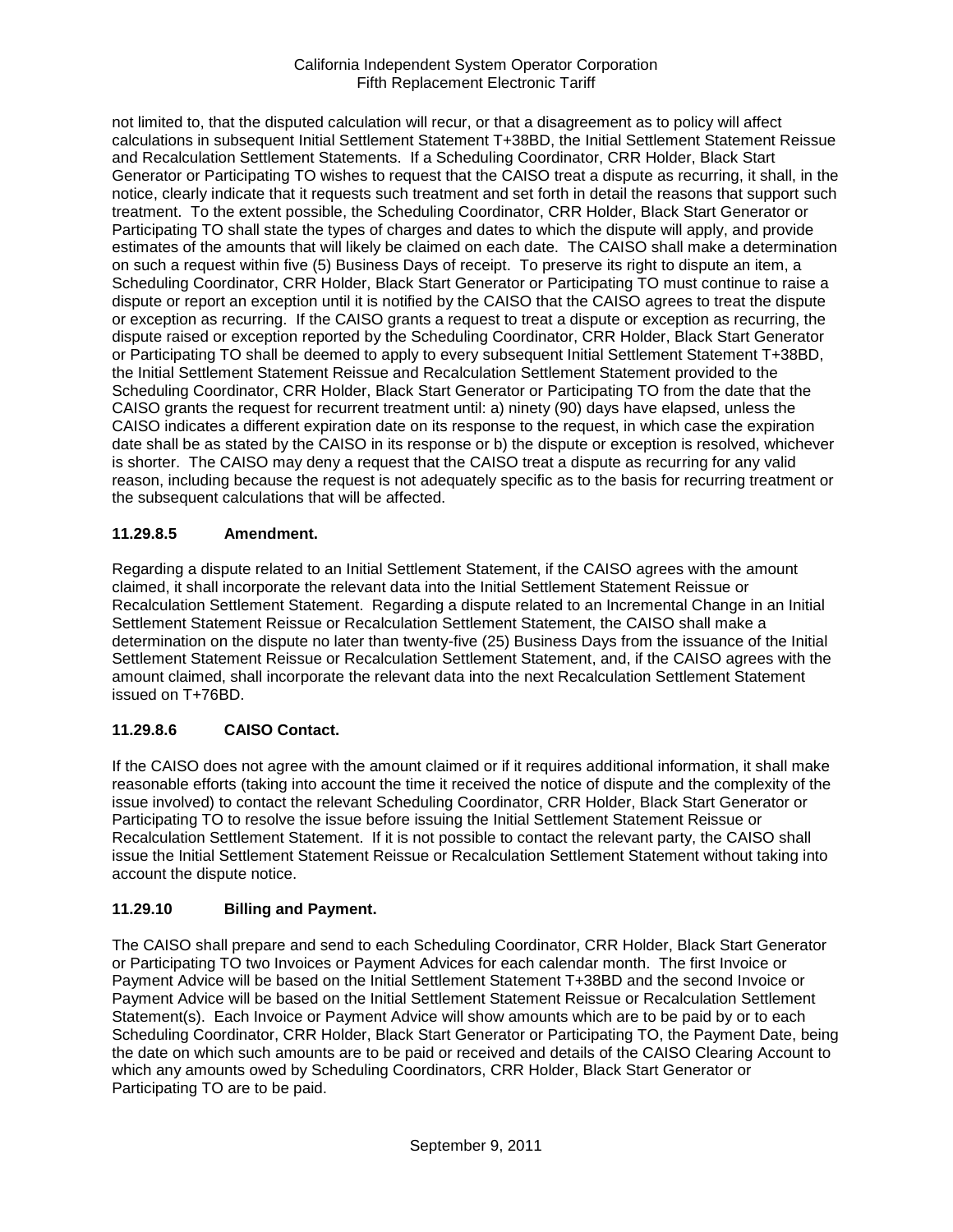The Invoices or Payment Advices will also include the total charges for each component of the Grid Management Charge, the total charges associated with any Interest for each relevant Trading Month, the FERC Annual Charges due monthly, as well as any disbursements associated with a shortfall receipt distribution.

A separate Invoice for the FERC Annual Charges due annually will be issued by the CAISO to the Scheduling Coordinator in accordance with Section 11.19.1.2. The CAISO will issue separate Invoices for NERC/WECC Charges as described in Section 11.20.

A separate Invoice for a shortfall allocation will be issued by the CAISO to Scheduling Coordinators in the event of a payment default in accordance with Section 11.29.17.1.

Settlement Statement Reruns, post closing adjustments and the financial outcomes of CAISO ADR Procedures and any other dispute resolution may be invoiced separately from monthly market activities. The CAISO shall provide a Market Notice at least thirty (30) days prior to such invoicing identifying the components of such Invoice or Payment Advice.

# **11.29.10.1 Emergency Procedures.**

# **11.29.10.2 Use of Estimated Data.**

In the event of an emergency or a failure of any of the CAISO software or business systems, the CAISO may use estimated Settlement Statements and Invoices and Payment Advices and may implement any temporary variation of the timing requirements relating to the Settlement and billing process contained in the CAISO Tariff. Details of the variation and the method chosen to produce estimated data, Settlement Statements and Invoices and Payment Advices will be published on the CAISO Website.

### **11.29.10.3 Payment of Estimated Statements and Invoices.**

When estimated Settlement Statements and Invoices or Payment Advices are issued by the CAISO, payments between the CAISO and Market Participants shall be made on an estimated basis and the necessary corrections shall be made by the CAISO as soon as practicable. The corrections will be reflected as soon as practicable in later Settlement Statements and Invoices and Payment Advices issued by the CAISO. Failure to make such estimated payments shall result in the same consequences as a failure to make actual payments.

## **11.29.10.4 Validation and Correction of Estimated Statements and Invoices.**

The CAISO shall use its best efforts to verify the estimated data and to make the necessary corrections as soon as practicable. The corrections will be reflected as soon as practicable in later Settlement Statements and Invoices and Payment Advices issued by the CAISO.

### **11.29.10.5 Estimated Statements to be Final.**

In the event that the CAISO is of the opinion that, despite its best efforts, it is not possible for it to verify the estimated data because actual data is not reasonably expected to become available to the CAISO in the foreseeable future, the CAISO shall consult with the Market Participants in order to develop the most appropriate substitute data including using data provided by Market Participants. Following such determination of substitute data, the CAISO shall send to the relevant Market Participants revised Settlement Statements and Invoices and Payment Advices. The provisions of Section 11.29.8.6 shall apply to payment of revised Invoices issued in accordance with these emergency procedures. Failure to make payments of such revised Invoices shall result in the same consequences as a failure to make actual payments.

# **11.29.21.2 Evidence of Unpaid Amount.**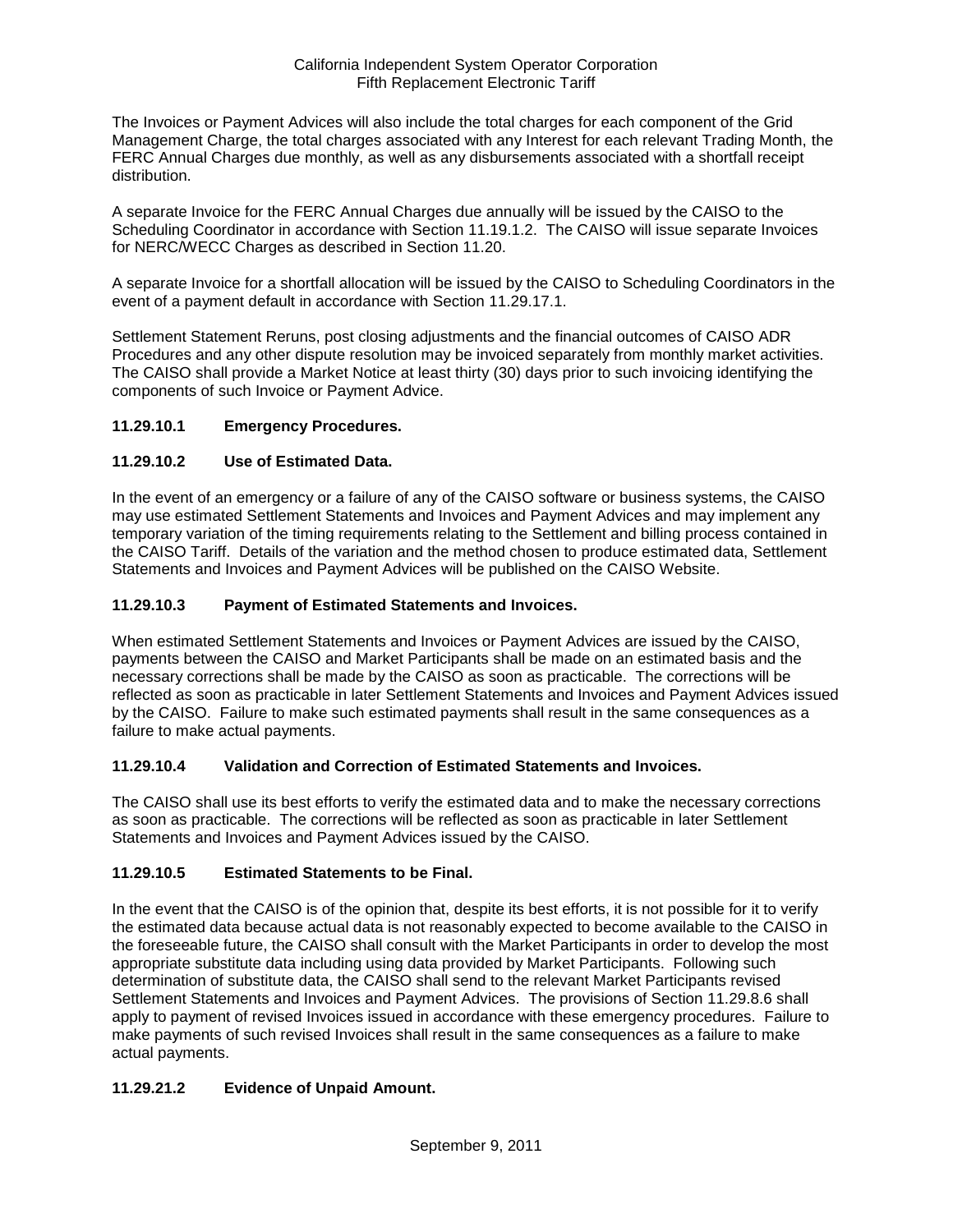The CAISO shall, on request, certify in writing the amounts owed by a CAISO Debtor that remain unpaid and the CAISO Creditors to whom such amounts are owed and shall provide certified copies of the relevant Initial Settlement Statement T+38BD and the Initial Settlement Statement Reissue and Recalculation Settlement Statements, Invoices, Payment Advices, and other documentation on which the CAISO's certificate was based to the CAISO Debtor and the relevant CAISO Creditors. A CAISO certificate given under this Section 11.29.21.2 may be used as prima facie evidence of the amount due by a CAISO Debtor to CAISO Creditors in any legal proceedings.

## **11.29.23 Communications.**

The Initial Settlement Statement T+38BD, any Initial Settlement Statement Reissue, the Recalculation Settlement Statements and Invoices, and Payment Advices will be considered issued to CAISO Creditors or CAISO Debtors when released by the CAISO's secure communication system. Communications on a Payment Date relating to payment shall be made by the fastest practical means including by telephone. If there is a failure of a communication system and it is not possible to communicate by electronic means, then the CAISO or CAISO Creditor or CAISO Debtor, as the case may be, shall communicate by facsimile but only if the recipient is first advised by telephone to expect the facsimile. Methods of communication between the CAISO and Market Participants may be varied by the CAISO giving not less than ten (10) days notice to Market Participants on the CAISO's secure communication system.

# **11.29.24 CAISO Payments Calendar.**

### **11.29.24.1 Preparation.**

In September of each year, the CAISO will prepare a draft CAISO Payments Calendar for the following calendar year showing for each Trading Day:

(a) The date by which Scheduling Coordinators are required to provide Settlement Quality Meter Data for all their Scheduling Coordinator Metered Entities for each Settlement Period in the Trading Day;

(b) The date on which the CAISO will issue Initial Settlement Statements and Invoices and Payment Advices to Scheduling Coordinators or CRR Holders, Black Start Generators and Participating TOs for that Trading Day;

(c) The date by which Scheduling Coordinators, CRR Holders, Black Start Generators and Participating TOs are required to notify the CAISO of any disputes in relation to their Initial Settlement Statements pursuant to Section 11.29.8.2;

(d) The date on which the CAISO will issue the Initial Settlement Statement Reissue and Recalculation Settlement Statements for T+51BD, T+60BD and T+76BD, and Invoices and Payment Advices to Scheduling Coordinators, CRR Holders, Black Start Generators and Participating TOs for that Trading Day;

(e) The date and time by which CAISO Debtors are required to have made payments into the CAISO Clearing Account in payment of Invoices for that Trading Day;

(f) The dates and times on which CAISO Creditors will receive payments from the CAISO Clearing Account of amounts owing to them for that Trading Day; and

(g) In relation to Reliability Must-Run Charges and RMR Payments, the details set out in paragraph 3 of Appendix N, Part J.

The CAISO will make a draft of the CAISO Payments Calendar available on the CAISO Website to Scheduling Coordinators, CRR Holders, Black Start Generators, Participating TOs and RMR Owners any of which may submit comments and objections to the CAISO within two weeks of the date of posting of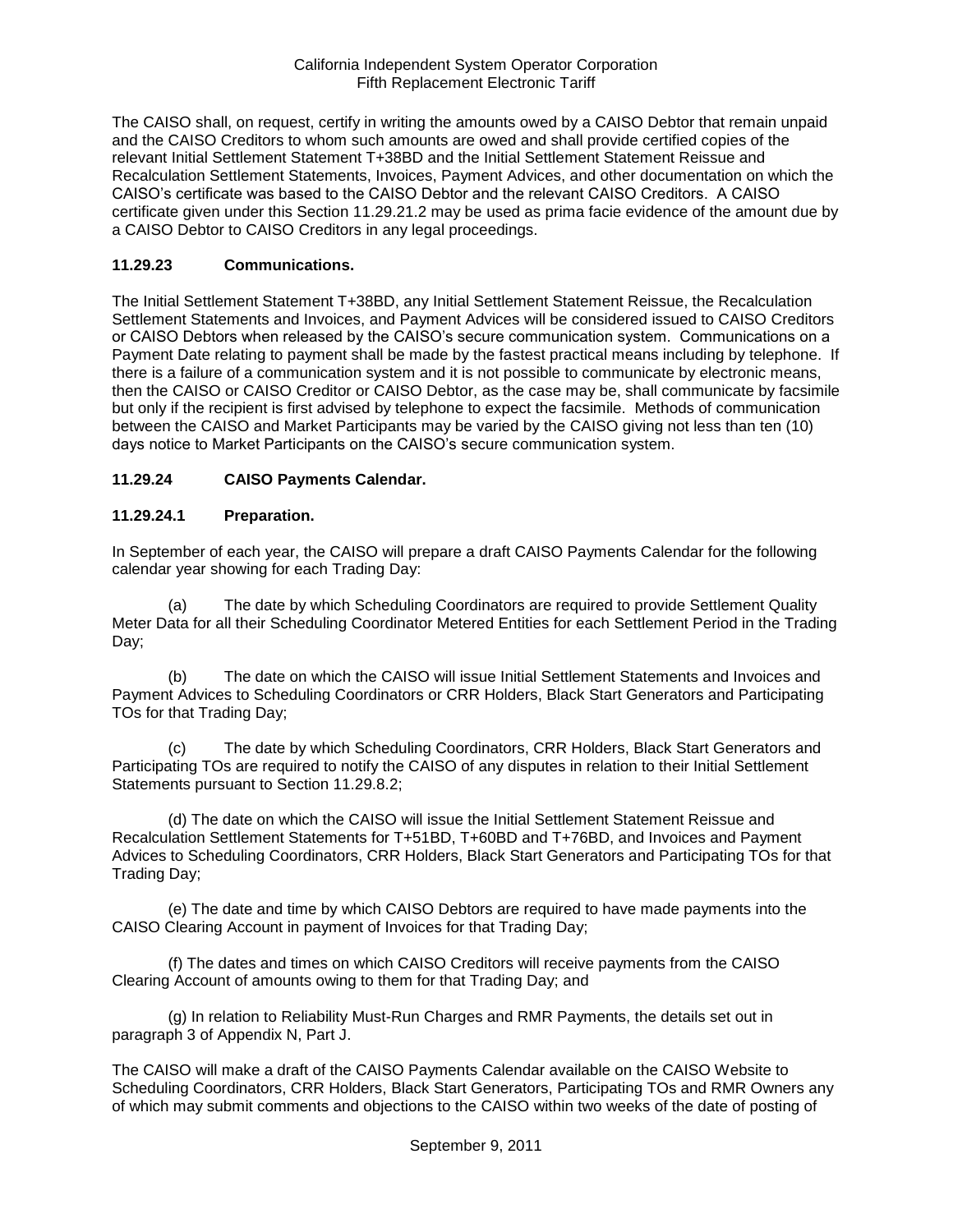the draft on the CAISO Website. No later than October 31st in each year, the CAISO will publish the final CAISO Payments Calendar for the following calendar year, after considering the comments and objections received from Scheduling Coordinators, CRR Holders, Black Start Generators, Participating TOs and RMR Owners. The final CAISO Payments Calendar will be posted on the CAISO Website, and will show for the period from 1 January to 31 December in the next succeeding year (both dates inclusive), the dates on which Settlement Statements shall be published by the CAISO and the Payment Dates on which the CAISO will pay the Participating TOs the Wheeling revenues allocated to them pursuant to Section 26.1.4.3.

#### **2. Definitions**

As used in this Appendix O, the capitalized terms defined below shall have the definitions specified in this Section 2. All other capitalized terms shall have the meaning specified in the Master Definition Supplement in Attachment A.

**Incremental Change:** The change in dollar value of a specific Charge Code from the Initial Settlement Statement T+33BD to the Initial Settlement Statement Reissue or Recalculation Settlement Statement including any new Charge Codes or Trading Day charges appearing for the first time on the Initial Settlement Statement, Reissue or Recalculation Settlement Statement.

**Initial Settlement Statement T+38BD**: A Settlement Statement generated by the CAISO for the calculation of Settlements for a given Trading Day, which is published on the thirty eight Business Day from the relevant Trading Day (T+38BD) and is prior to the Invoice or Payment Advice published for the relevant bill period.

**Settlement Statement Re-run:** The recalculation of a Settlement Statement in accordance with the provisions of the CAISO Tariff.

**Recalculation Settlement Statement:** The reissue of an Initial Settlement Statement T+38BD by the CAISO on the fifty-first (51st) Business Day from the relevant Trading Day (T+51BD) if T+51BD falls on a calendar day that is after the day the invoice or Payment Advice for the bill period containing the relevant Trading Day is scheduled to publish.

**Recalculation Settlement Statement T+76BD:** The reissue of an Initial Settlement Statement Reissue or the Recalculation Settlement Statement by the CAISO on the seventy-sixth (76th) Business Day from the relevant Trading Day (T+76BD).

**Settlement Statement:** Any one of the following: Initial Settlement Statement T+38BD, Initial Settlement Statement Reissue, Recalculation Settlement Statement and Recalculation Settlement Statement T+76BD.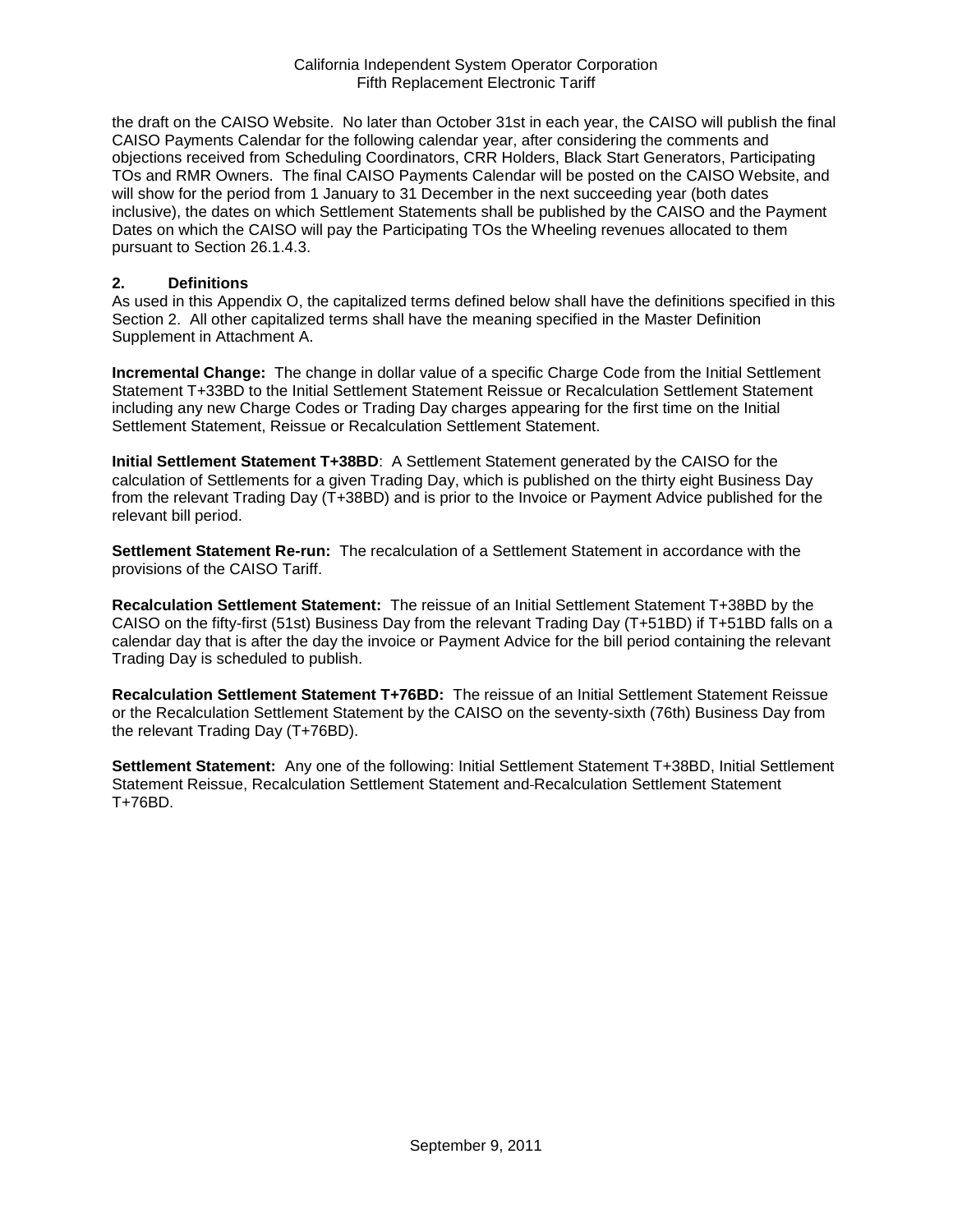# **Appendix I Station Power Protocol**

### **1 General Conditions**

### **1.1 Procurement**

Station Power may be voluntarily self-supplied through On-Site Self-Supply or Remote Self-Supply. Third Party Supply may serve Station Power only to the extent permissible under the rules and regulations of the applicable Local Regulatory Authority.

### **1.2 Eligibility**

**1.2.1** Only Station Power Loads associated with Generating Units in the CAISO Balancing Authority Area that are part of an approved Station Power Portfolio may be self-supplied in accordance with this SPP. Each Generating Unit must be subject to a PGA, QF PGA, or MSS Agreement. Any generating facility outside the CAISO Balancing Authority Area owned by the same entity is eligible to provide Remote Self-Supply to Station Power Loads, subject to the terms of this SPP. Generating Units wishing to self-supply Station Power, by means other than netting permitted under Section 10.1.3 of the CAISO Tariff, shall complete the application process specified in Section 2 of this SPP.

**1.2.2** Station Power may be self-supplied by a single corporate entity, government agency, or joint powers agency or other legal entity organized under the laws of the State of California. A Station Power Portfolio may not include any facilities that are owned by the owner's corporate Affiliates. In the case of a joint powers agency, a Station Power Portfolio may not include facilities independently owned by one or more members or other legally distinct entities. If an entity owns a portion of a jointly owned Generating Unit, such ownership share may be included in a Station Power Portfolio up to the amount of the associated entitlement to Energy from the jointly-owned Generating Unit provided that: (i) the entity has the right to call upon that Energy for its own use; and (ii) the Energy entitlement is not characterized as a sale from the jointly owned Generating Unit to any of its joint owners.

**1.2.3** Net Output from generating facilities outside the CAISO Balancing Authority Area may be included in a Station Power Portfolio and used as a source of Remote Self-Supply to serve Station Power of Generating Units in the CAISO Balancing Authority Area and part of the Station Power Portfolio, so long as the following conditions are fulfilled:

- (a) Imports of Net Output must be submitted in Self-Schedules using a Resource ID specified by the CAISO;
- (b) HASP Intertie Schedules using such Resource ID do not exceed the available Net Output of such generating facilities in any hour;
- (c) Firm transmission service to a Scheduling Point that assures delivery into the CAISO Balancing Authority Area is secured; and
- (d) Meter Data for generating facilities located outside the CAISO Balancing Authority Area shall be subject to CAISO audit to verify performance in accordance with these requirements.

### **1.3 Limitations**

**1.3.1** Station Power supplied by contemporaneous on-site Generation is treated as permitted netting under Section 10.1.3 of this CAISO Tariff. This SPP neither expands opportunities for nor imposes additional conditions on permitted netting. In accordance with this CAISO Tariff, such contemporaneous self-supplied Station Power need not be submitted in Self-Schedules with the CAISO.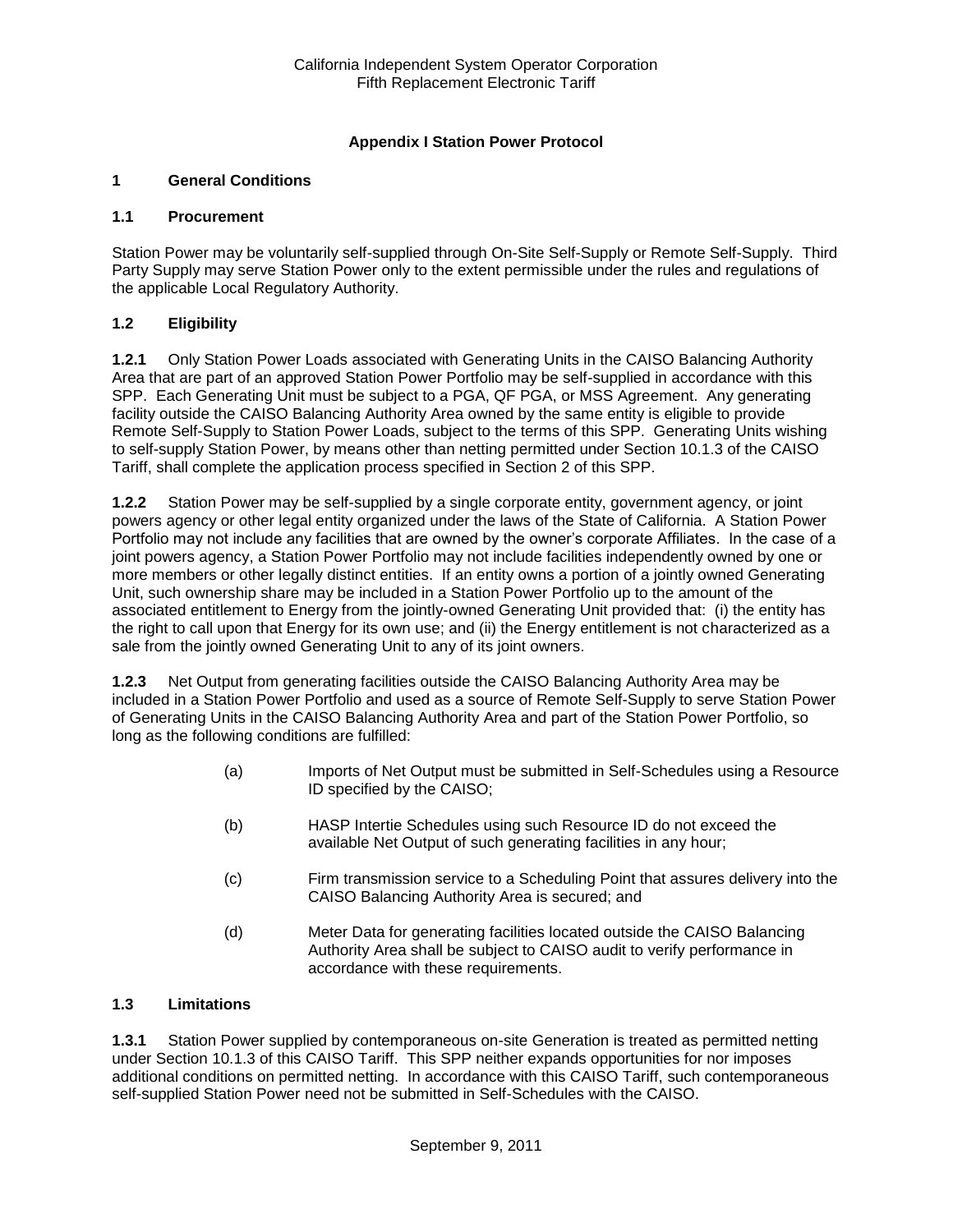**1.3.2** Self-supply of Station Power shall be strictly voluntary. Nothing in this SPP is intended to: 1) preclude a Generating Unit from purchasing Station Power pursuant to an applicable retail rate or tariff; or 2) supersede otherwise applicable jurisdiction of a Local Regulatory Authority, except in the event of a conflict between federal and state tariff provisions, in which case the federal tariff provisions will control.

### **2 Station Power Requirements and Review**

### **2.1 Applications to Self-Supply Station Power**

**2.1.1** An application to establish a Station Power Portfolio or to modify the configuration of Station Power meters or the generating facilities included in a Station Power Portfolio must be submitted according to the process specified by the CAISO and posted on the CAISO Website, and shall include the following information:

- (a) One-line diagrams clearly showing the location and ownership of all Generating Units and Station Power meters, their connection to the CAISO Controlled Grid or distribution system, and the status of breakers and switchgear for normal system operation.
- (b) Identification of any generating facilities outside the CAISO Balancing Authority Area, to be used to provide Remote Self-Supply of Station Power within the proposed Station Power Portfolio. No loads associated with generating facilities outside the CAISO Balancing Authority Area may be supplied under this SPP.
- (c) Certification that the applicant is the sole owner of all generating facilities proposed to be included in the Station Power Portfolio, and that the applicant has the right to call on Energy for its own use from its ownership share of any jointly owned facilities that are proposed to be used to self-supply Station Power.
- (d) Demonstration that each Station Power meter is certified in accordance with the CAISO Tariff.
- (e) Verification that each Station Power meter is subject to a Meter Service Agreement for CAISO Metered Entities, and that each Generating Unit is bound to the CAISO Tariff by a PGA, QF PGA, or MSS Agreement.
- (f) Verification that the applicant has arranged for terms of service with the responsible UDC or MSS Operator for the use of any distribution facilities required to self-supply Station Power.

**2.1.2** On the CAISO's written request, the applicant will provide additional information that the CAISO reasonably determines is necessary to verify the planned operation of the Station Power Portfolio and meet the requirements of Section 2.1.1 of this SPP.

### **2.2 CAISO Monitoring and Review**

**2.2.1** The CAISO will take the following actions with respect to each application to establish a Station Power Portfolio:

> (a) The CAISO shall post on the CAISO Website a listing of the specific Station Power meters and Generating Units located in the CAISO Balancing Authority Area, and any generating facilities outside the CAISO Balancing Authority Area, that compose each Station Power Portfolio, and which are eligible to participate in the self-supply of Station Power in accordance with this SPP.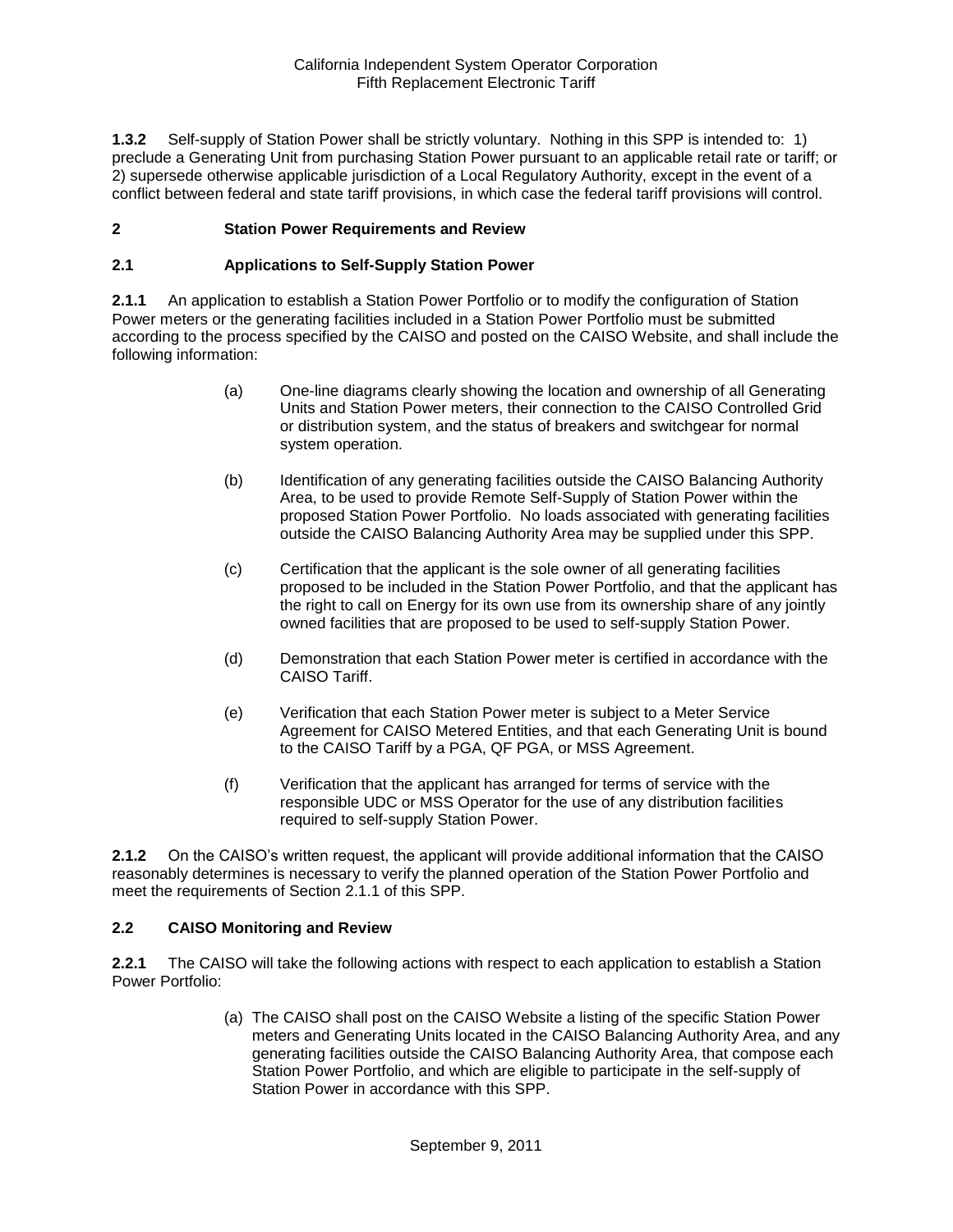- (b) The CAISO will provide the appropriate UDC or MSS Operator and the Local Regulatory Authority with one-line diagrams and other information regarding each application.
- (c) The CAISO will make a determination in consultation with the UDC or MSS Operator and the Local Regulatory Authority on the factual question of whether distribution facilities are involved in the requested self-supply of Station Power. Any disputes regarding such determinations shall be subject to the dispute resolution procedures of this CAISO Tariff.
- (d) The CAISO will verify metering schemes and assign unique Load identifiers consistent with the CAISO data templates and validation rules that the Scheduling Coordinator responsible for each meter will be required to use for scheduling and Settlement.

**2.2.2** The CAISO shall promptly review each application to establish or modify a Station Power Portfolio. Within ten (10) Business Days after the submittal of the application, the CAISO shall notify the applicant in writing that the application is complete, or shall list any specific deficiencies or additional information that the CAISO reasonably requires to complete the application. The CAISO shall use all reasonable efforts to make the changes necessary for the new or modified configurations to take effect and the Station Power Portfolio to begin self-supplying Station Power within twenty (20) Business Days after a complete application is submitted. In no event shall a Station Power Portfolio begin self-supplying Station Power until any and all required changes to the configuration of metering or other equipment are completed as required under Section 6 of this SPP. The CAISO will have an ongoing right to request additional information reasonably necessary to verify that conditions on the self-supply of Station Power as specified in this SPP are met.

# **3 Self-Supply Verification and CAISO Charges**

### **3.1 Self-Supply Verification**

At the end of each Netting Period, the CAISO will calculate the Net Output for each Generating Unit in the Station Power Portfolio. If the Net Output is positive, then all Station Power associated with that Generating Unit will have been served by On-Site Self-Supply. Any positive Net Output from facilities in the Station Power Portfolio will be available to provide Remote Self-Supply to any Generating Unit with negative Net Output. If the available Remote Self-Supply is less than the aggregate negative Net Output in the Station Power Portfolio, then such shortfall will be deemed to have been served by Third Party Supply. The CAISO will incorporate these determinations in its accounting and billing for the Netting Period by reassigning Station Power to unique Load identifiers for Remote Self-Supply and Third Party Supply, as required.

# **3.2 Charges on Metered Demand**

Station Power that is not eligible for permitted netting in accordance with Section 10.1.3 of this CAISO Tariff must be submitted in Self-Schedules in accordance with the CAISO Tariff, and will be assessed all charges applicable to metered Demand under the CAISO Tariff, except as provided in Section 4.1 of this SPP.

### **3.3 Administrative Charge**

Scheduling Coordinators of Generating Units that have Station Power meters shall be assessed an administrative charge in accordance with Schedule 5 of Appendix F.

### **4 Transmission Service**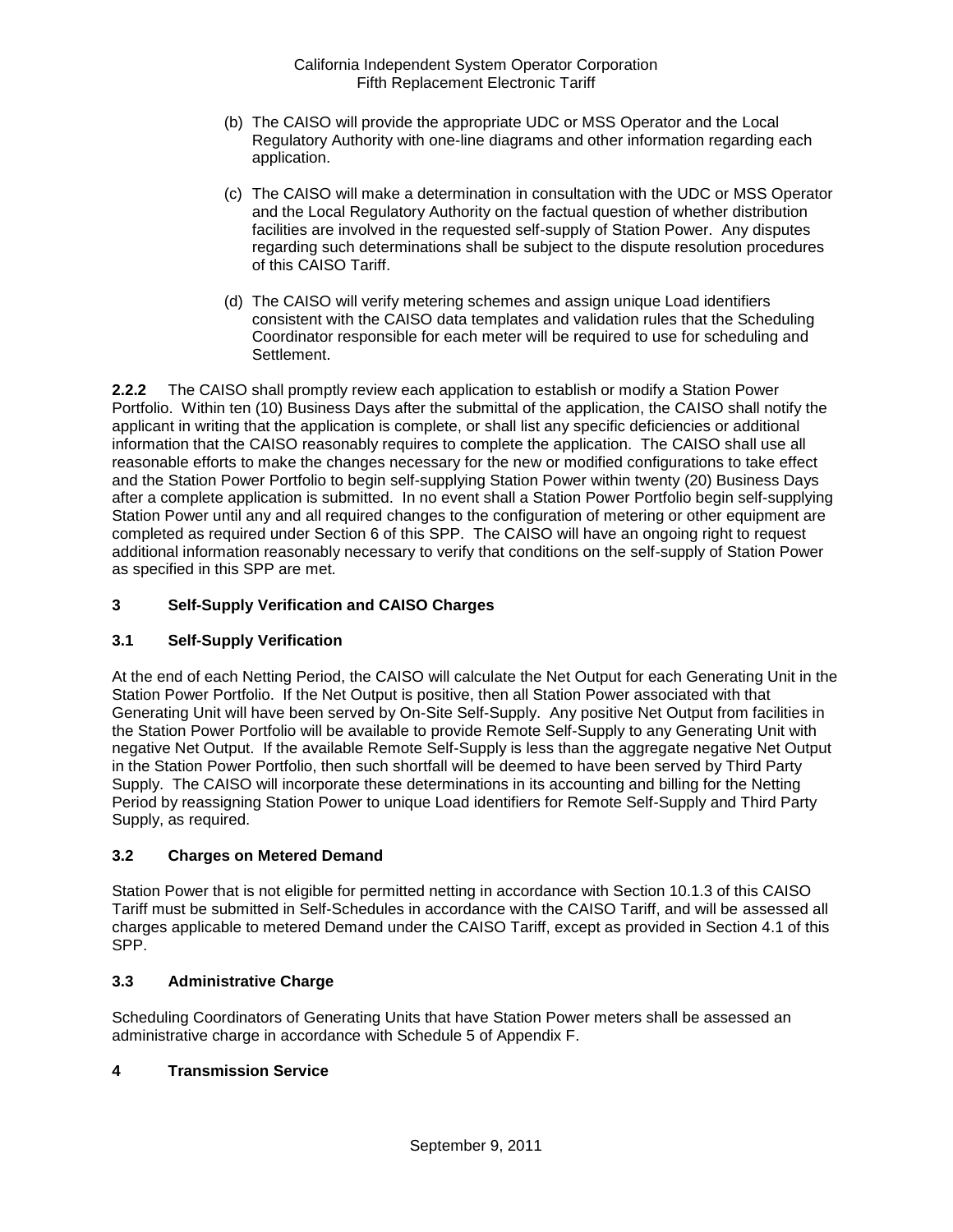**4.1** Station Power Load that is directly connected to the transmission facilities or directly connected to the Distribution System of a UDC or MSS Operator located in a PTO Service Territory and that is determined to have been served by On-Site Self-Supply shall be deemed not to have used the CAISO Controlled Grid and shall not be included in the Gross Load of the applicable UDC or MSS Operator. Station Power that is served by Wheeling service and that is determined to have been served by On-Site Self-Supply shall be deemed not to have used the CAISO Controlled Grid and shall not be included in the hourly Self-Schedules (in kWh) of the applicable Scheduling Coordinator that are subject to the Wheeling Access Charge.

**4.2** Station Power Load that is directly connected to the transmission facilities or directly connected to the Distribution System of a UDC or MSS Operator located in a PTO Service Territory and that is determined to have been served by Remote Self-Supply or Third Party Supply shall be included in the Gross Load of the applicable UDC or MSS Operator. Station Power that is served by Wheeling service and that is determined to have been served by Remote Self-Supply or Third Party Supply shall be included in the hourly Self-Schedules (in kWh) of the applicable Scheduling Coordinator that are subject to the Wheeling Access Charge.

**4.3** If the Generating Unit requires the use of distribution facilities or other facilities that are not part of the CAISO Controlled Grid, then the Generating Unit will be subject to the appropriate charges of the applicable UDC, MSS Operator or owner of such non-CAISO Controlled Grid facilities.

# **5 Energy Pricing**

All deviations between metered Generation or Station Power and that submitted in Self-Schedules will be settled at the resource-specific LMP at the applicable Custom LAP for the Station Power Load. The determination of Net Output and attribution of On-Site Self-Supply, Remote Self-Supply and Third Party Supply to serving Station Power under this SPP shall apply only to determine whether Station Power was self-supplied during the Netting Period and will have no effect on the price of Energy sold or consumed by any facility in the Station Power Portfolio.

# **6 Metering**

**6.1** In order to self-supply Station Power under this SPP by means other than netting permitted under Section 10.1.3 of this CAISO Tariff, a Generating Unit must be subject to a Meter Service Agreement for CAISO Metered Entities pursuant to CAISO Tariff Section 10.3.1. A meter certified in accordance with the CAISO Tariff is required for Station Power Load taken under the SPP. Separate metering is required for any on-site Load that does not meet the definition of Station Power. Under no circumstances may ineligible Loads be included in the Meter Data collected by the CAISO from a Station Power meter.

**6.2** Any costs associated with owning or operating metering or related facilities necessary to selfsupply Station Power according to the terms of this SPP are the responsibility of the owner-applicant.

**6.3** A single Scheduling Coordinator must represent the unique Load identifiers assigned by the CAISO for On-Site Self-Supply and Remote Self-Supply associated with each Station Power meter.

# **7 Provision Of Data To UDC Or MSS Operator**

The CAISO will provide the applicable UDC or MSS Operator with the amount of On-Site Self-Supply, Remote Self-Supply, and Third Party Supply serving Station Power at the granularity required to allow the UDC or MSS Operator to assess charges, if any, under the applicable retail tariff(s).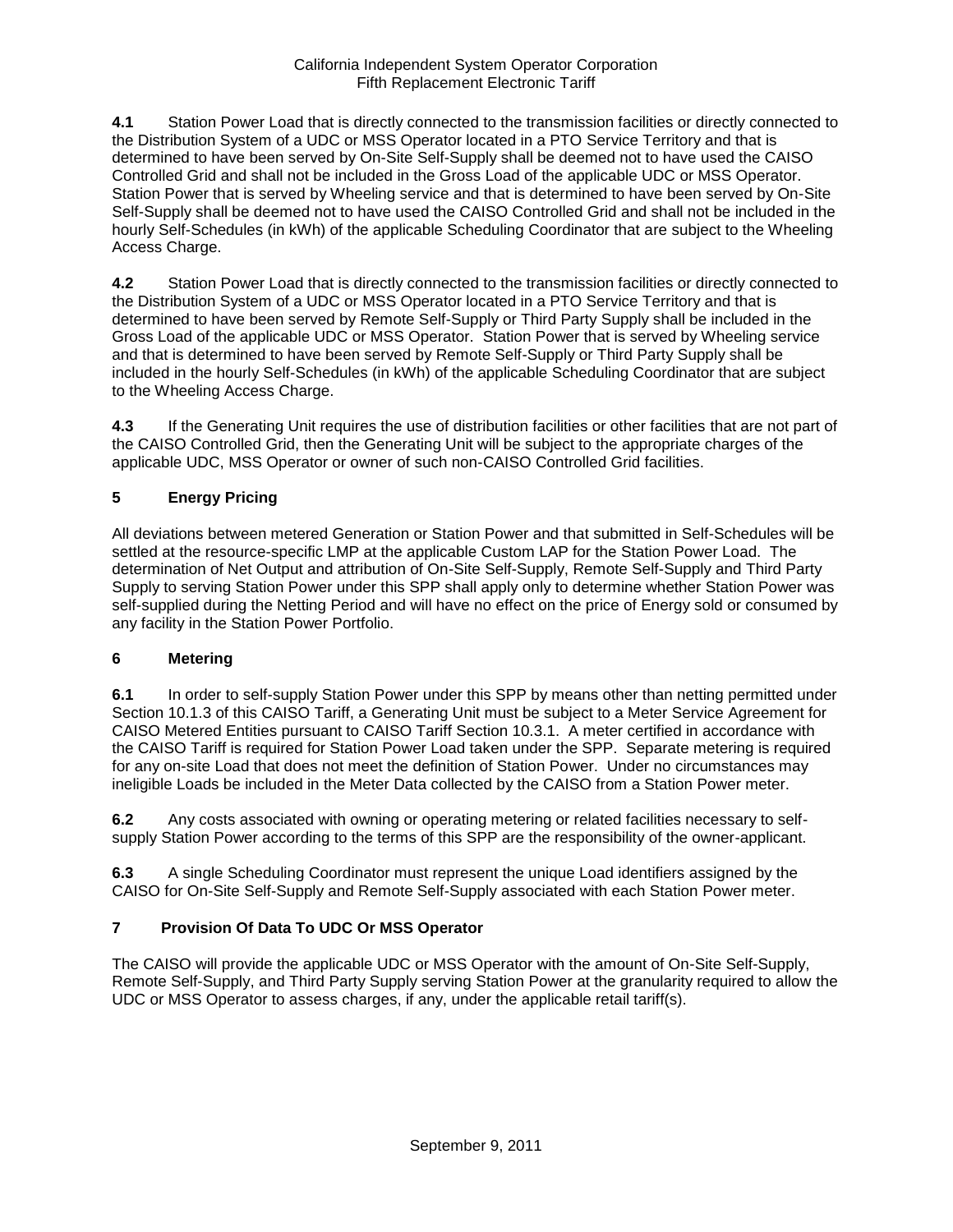# **Appendix J [Not Used]**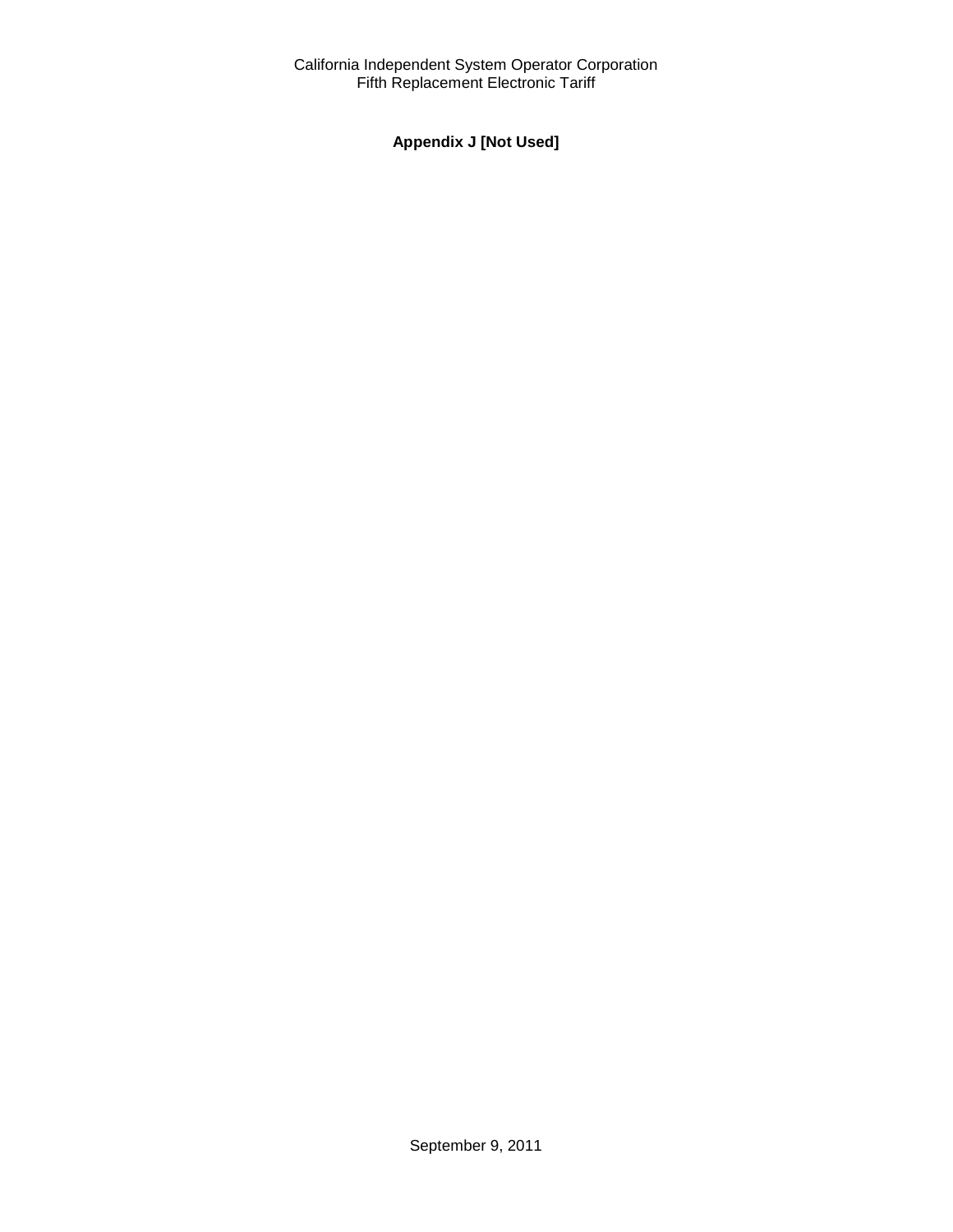# **Appendix K Ancillary Service Requirements Protocol (ASRP)**

# **PART A CERTIFICATION FOR REGULATION**

**A 1** An Ancillary Service Provider wishing to provide Regulation as an Ancillary Service from a resource whether pursuant to a CAISO award or as part of a self-provision arrangement must meet the following operating characteristics and technical requirements in order to be certified by the CAISO to provide Regulation service unless granted a temporary exemption by the CAISO in accordance with criteria which the CAISO shall publish on the CAISO Website;

### **A 1.1 Operating Characteristics**

- **A 1.1.1** the rated capacity of the resource must be 500 KW or greater (i.e. the resource must be capable of providing at least 500 KW of Regulation) unless the resource is participating in an aggregation arrangement approved by the CAISO;
- **A 1.1.2** the maximum amount of Regulation to be offered must be reached within a period that may range from a minimum of 10 minutes to a maximum of 30 minutes, as such period may be specified by the CAISO and published on the CAISO Website;
- **A 1.1.3** the resource must be able to increase or decrease real power levels immediately in response to signals from the CAISO's EMS control;
- **A 1.1.4** Regulation capacity offered by a resource must be dispatchable on a continuous basis for at least sixty (60) minutes in the Day Ahead Market and at least thirty (30) minutes in the Real Time Market after issuance of the Dispatch Instruction. The ISO will measure continuous energy from the time a resource reaches its award capacity.

#### **A 1.2 Technical Requirements**

#### **A 1.2.1 Control**

- **A 1.2.1.1** a direct, digital, unfiltered control signal generated from the CAISO EMS through a standard CAISO direct communication and direct control system, must meet the minimum performance standards for communications and control which will be developed and posted by the CAISO on the CAISO Website;
- **A 1.2.1.2** the resource response (in MW) to a control signal must meet the minimum performance standards for control and response which will be developed and posted by the CAISO on the CAISO Website. As indicated by the resource response (in MW), the resource must respond immediately, without manual operator intervention, to control signals and must sustain its specified Ramp Rate, within specified Regulation Limits, for each minute of control response (MW/minute);

#### **A 1.2.2 Monitoring:**

the resource must have a standard CAISO direct communication and direct control system to send signals to the CAISO EMS to dynamically monitor, at a minimum the following: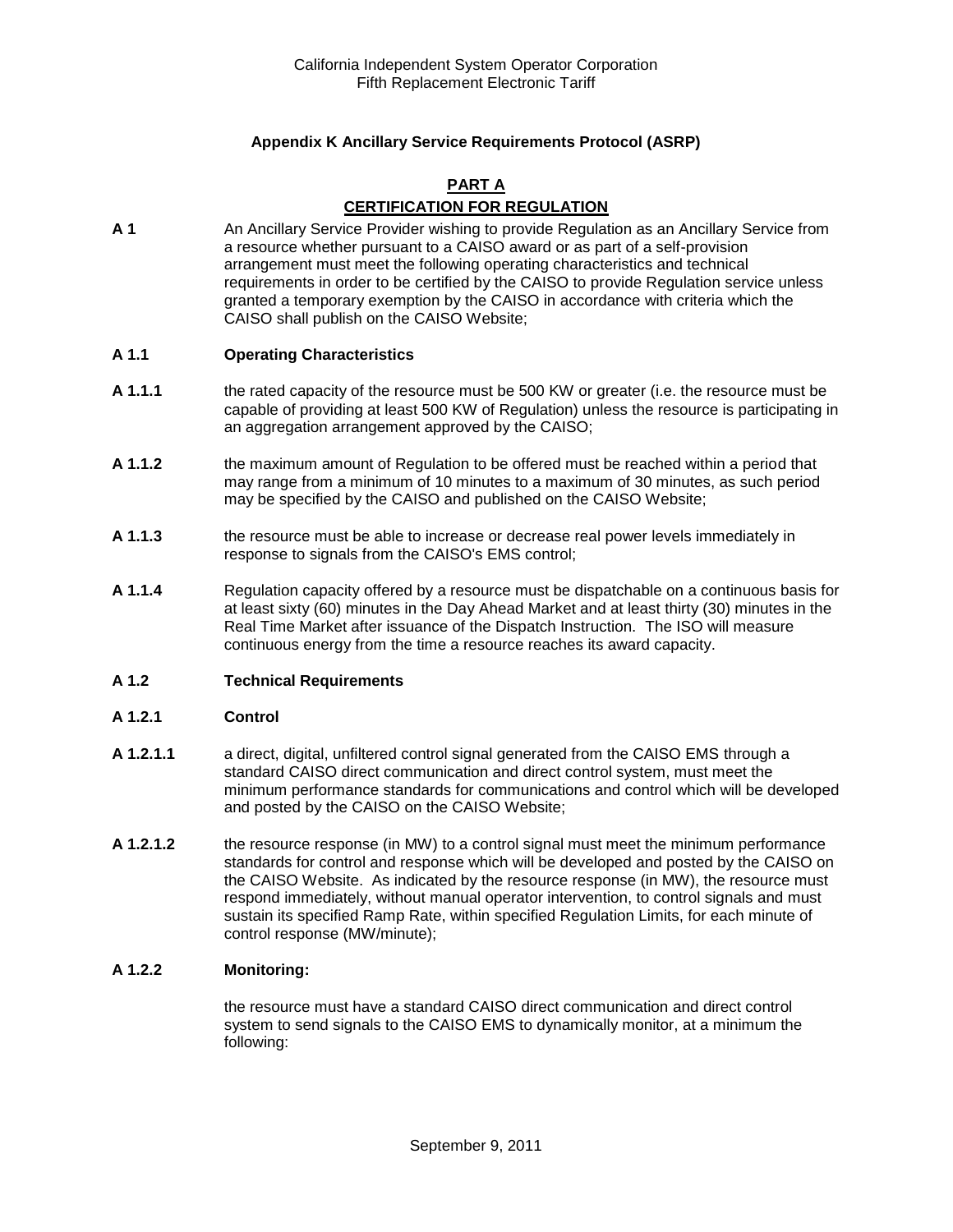- **A 1.2.2.1** actual real power level (MW);
- **A 1.2.2.2** high limit, low limit and rate limit values as selected by the resource operator; and
- **A 1.2.2.3** in-service status indication confirming availability of Regulation service.

### **A 1.2.3 Voice Communications:**

CAISO approved primary and back-up voice communication must be in place between the CAISO Control Center and the operator controlling the resource at the resource site and between the Scheduling Coordinator and the operator. The primary dedicated voice communication between the CAISO Control Center and the operator controlling the resource at the resource site must be digital voice communication, as provided by a standard CAISO direct communication and direct control system; and

- **A 1.3** the communication and control system and the resource must pass a qualification test to demonstrate the overall ability to provide Regulation meeting the performance requirements of the ASRP for Regulation.
- **A 2** An Ancillary Service Provider wishing to be considered for certification for Regulation service by the CAISO must make a written request to the CAISO, giving details of the technical capability of the resource concerned and identifying the Scheduling Coordinator through whom the Ancillary Service Provider intends to offer Regulation service. The Ancillary Service Provider shall at the same time send a copy of its request to that Scheduling Coordinator. Technical review request forms will be available from the CAISO.
- **A 3** No later than one week after receipt of the Ancillary Service Provider's request, the CAISO shall provide the Ancillary Service Provider with a listing of required interface equipment for Regulation, including a standard CAISO direct communication and direct control system. The CAISO shall send a copy of the listing to the resource's Scheduling Coordinator.
- **A 4** The Ancillary Service Provider may propose alternatives that it believes may provide an equivalent level of communication and control for consideration by the CAISO. Such proposals shall be in writing and contain sufficient detail for the CAISO to make a determination of suitability. The CAISO may request additional information, if required, to assist in its evaluation of the proposal.
- **A 5** The CAISO shall respond by accepting the alternative proposal, rejecting the alternative proposal, or suggesting modifications to the alternative proposal. Such acceptance, rejection, or suggested revision must be provided not later than six weeks after the proposal is received by the CAISO. The Ancillary Service Provider and the CAISO shall keep the Scheduling Coordinator informed of this process by each sending to the Scheduling Coordinator a copy of any written communication which it sends to the other.
- **A 6** Upon agreement as to any alternative method of communication and control to be used by the Ancillary Service Provider, the CAISO shall provisionally approve the proposal in writing providing a copy to the Ancillary Service Provider's Scheduling Coordinator at the same time. If agreed by the CAISO, the Ancillary Service Provider may then proceed to procure and install the equipment and make arrangements for the required communication and control.
- **A 7** Design, acquisition, and installation of the CAISO-approved communication and control equipment shall be under the control of the CAISO. The CAISO shall bear no cost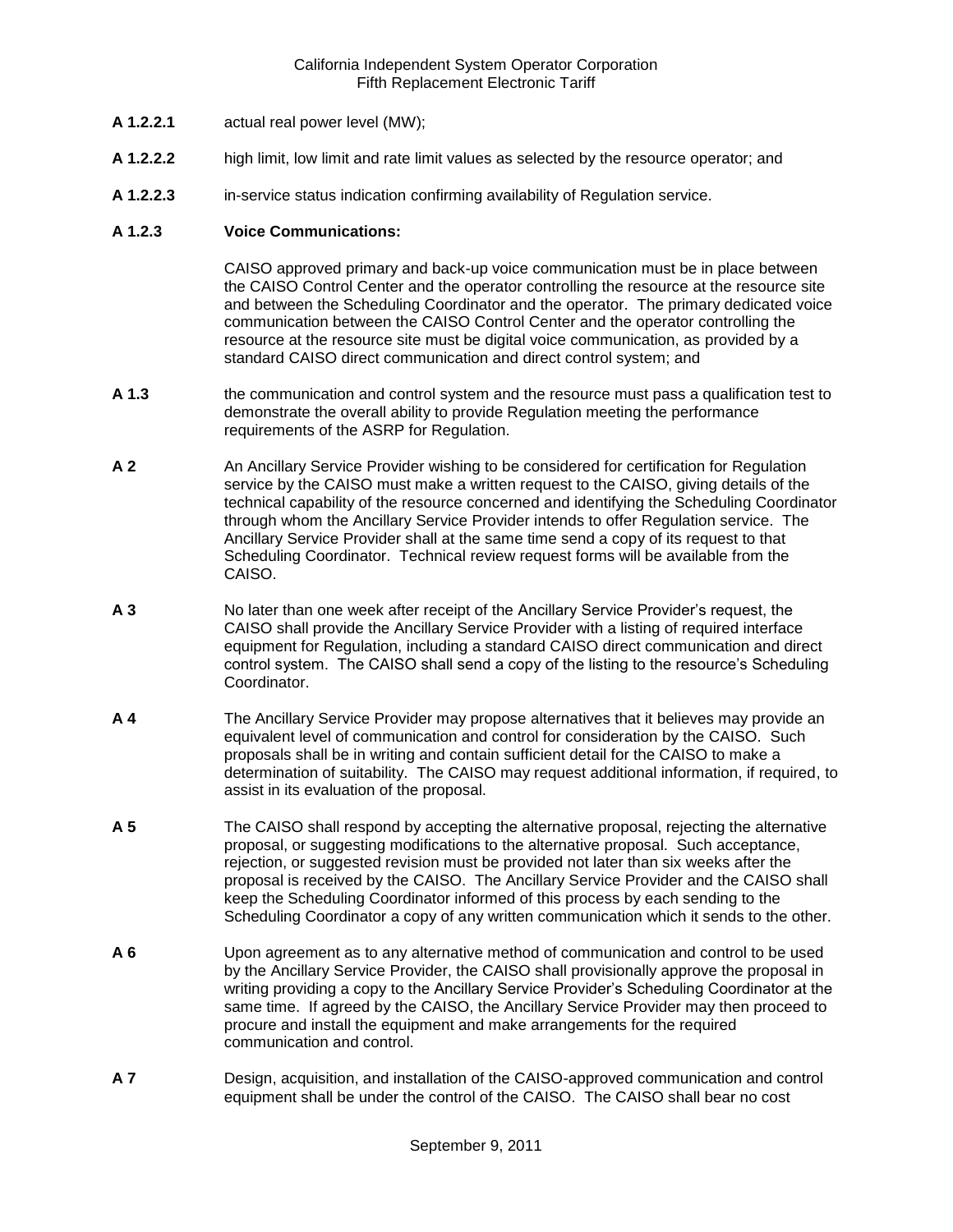responsibility or functional responsibility for such equipment, except that the CAISO shall arrange for and monitor the maintenance of the communication and control system at the Ancillary Service Provider's expense, unless otherwise agreed by the CAISO and the Ancillary Service Provider. The CAISO shall be responsible for the design, acquisition and installation of any necessary modifications to the CAISO EMS at its own cost.

- **A 8** The CAISO, in cooperation with the Ancillary Service Provider shall perform testing of the communication and control equipment to ensure that the communication and control system performs to meet the CAISO requirements.
- **A 9** When the CAISO is satisfied that the communication and control systems meet the CAISO's requirements, the Ancillary Service Provider shall request in writing that the CAISO conduct a certification test with a suggested primary date and time and at least two alternative dates and times. The CAISO shall, within two Business Days of receipt of the Ancillary Service Provider's request, accept a proposed time if possible or suggest at least three alternatives to the Ancillary Service Provider. If the CAISO responds by suggesting alternatives, the Ancillary Service Provider shall, within two Business Days of receipt of the CAISO's response, respond in turn by accepting a proposed alternative if possible or suggesting at least three alternatives, and this procedure shall continue until agreement is reached on the date and time of the test. The Generator shall inform its Scheduling Coordinator of the agreed date and time of the test.
- **A 10** Testing shall be performed by the CAISO, with the cooperation of the Ancillary Service Provider. Such tests shall include, but not be limited to, the following:
- **A 10.1** confirmation of control communication path performance;
- **A 10.2** confirmation of primary and secondary voice circuits for receipt of Dispatch Instructions;
- **A 10.3** confirmation of the resource's control performance; and
- **A 10.4** confirmation of the CAISO EMS control to include changing the resource operating level over the range of Regulation proposed at different Set Points, from minimum to maximum, and at different rates of change from the minimum to the maximum permitted by the design of the resource.
- **A 11** Upon successful completion of the test, the CAISO shall certify the resource as being permitted to provide Regulation as an Ancillary Service Provider and shall provide a copy of the certificate to the Scheduling Coordinator at the same time. The Scheduling Coordinator shall request the CAISO to update its database to reflect the ability of the resource to provide Regulation.
- **A 12** The Scheduling Coordinator may submit Bids for Regulation service from the certified resource into the CAISO Markets starting with the Day-Ahead Market for the hour ending 0100 on the second Trading Day after the CAISO's database reflects the resource's certificate.
- **A 13** The certification to provide Regulation shall remain in force until:
	- (a) withdrawn by the Scheduling Coordinator or the Ancillary Service Provider by written notice to the CAISO to take effect at the time notified in the notice, which must be the end of a Trading Day; or
	- (b) if the resource obtained CAISO certification on the basis of a prior communication and control technology, until revoked by the CAISO for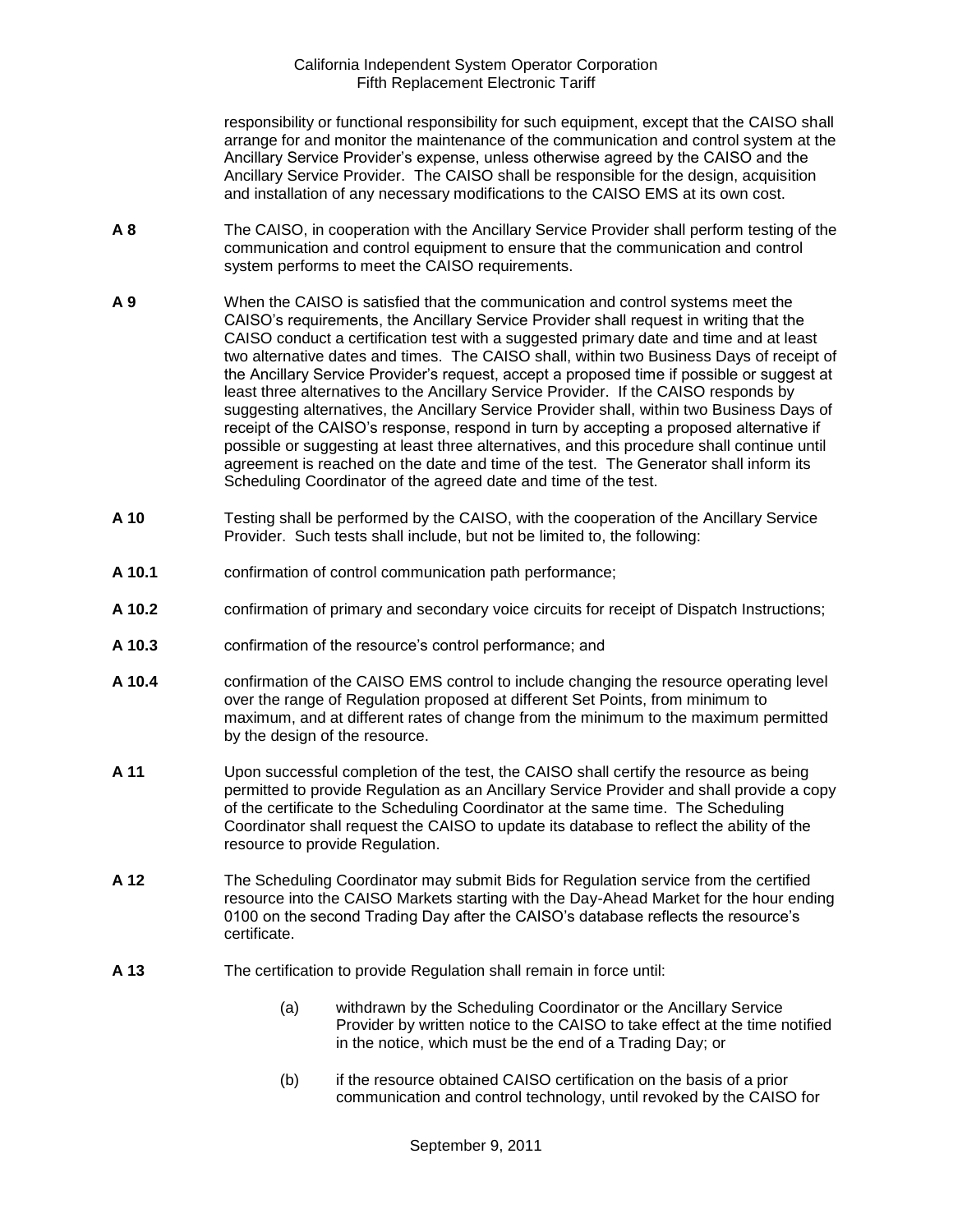failure to comply with the requirement set forth in A 13.1 that the resource install a CAISO-specified standard CAISO direct communication and direct control system (unless exempted by the CAISO).

- **A 13.1** Unless exempted by the CAISO, if the resource obtained CAISO certification on the basis of a prior communication and control technology, the CAISO shall provide written notice to the Ancillary Service Provider of the Ancillary Service Provider's obligation to install a CAISO-specified standard direct communication and direct control system along with a required date for said work to be completed as mutually agreed upon by the CAISO and the Ancillary Service Provider. Failure to meet the completion date shall be grounds for the revocation of certification, provided that the CAISO must provide the Ancillary Service Provider with at least ninety (90) days advance notice of the proposed revocation.
- **A 14** The certification may be revoked by the CAISO only under provisions of the CAISO Tariff.

# **PART B**

# **CERTIFICATION FOR SPINNING RESERVE**

- **B 1** An Ancillary Service Provider wishing to provide Spinning Reserve as an Ancillary Service from a resource whether pursuant to a CAISO award or as part of a self-provision arrangement must meet the following requirements in order to be certified by the CAISO to provide Spinning Reserve service:
- **B 1.1** the rated capacity of the resource must be 500 KW or greater (i.e. the resource must be capable of providing at least 500 KW of Spinning Reserve) unless the resource is participating in an aggregation arrangement approved by the CAISO;
- **B 1.2** the resource must respond immediately and automatically in proportion to frequency deviations through the action of a governor or other control system in accordance with the following requirements:

Minimum Governor Performance:

- a. 5 percent droop;
- b. +/- 0.036 Hz deadband; and
- c. Power output changes in one second for any frequency deviation outside of the deadband

Minimum Frequency Responsive Device Performance:

- a. If frequency is less than or equal to 59.92 Hz, the resource must reach ten (10) percent of its awarded spinning capacity within eight (8) seconds; and
- b. The resources must change the power it delivers or consumes in one (1) second if system frequency is less than or equal to 59.92 Hz
- **B 1.3** the operator of the resource must have a means of receiving Dispatch Instructions to initiate an increase or decrease in real power (MW) within one (1) minute of the CAISO Control Center determination that Energy from Spinning Reserve capacity must be dispatched;
- **B 1.4** the resource must be able to increase or decrease its real power (MW) by the maximum amount of Spinning Reserve to be offered within ten (10) minutes and be capable of maintaining its real power for thirty (30) minutes from the time the resource reaches its award capacity;
- **B 1.5** CAISO approved voice communications services must be in place to provide both primary and alternate voice communication between the CAISO Control Center and the operator controlling the resource; and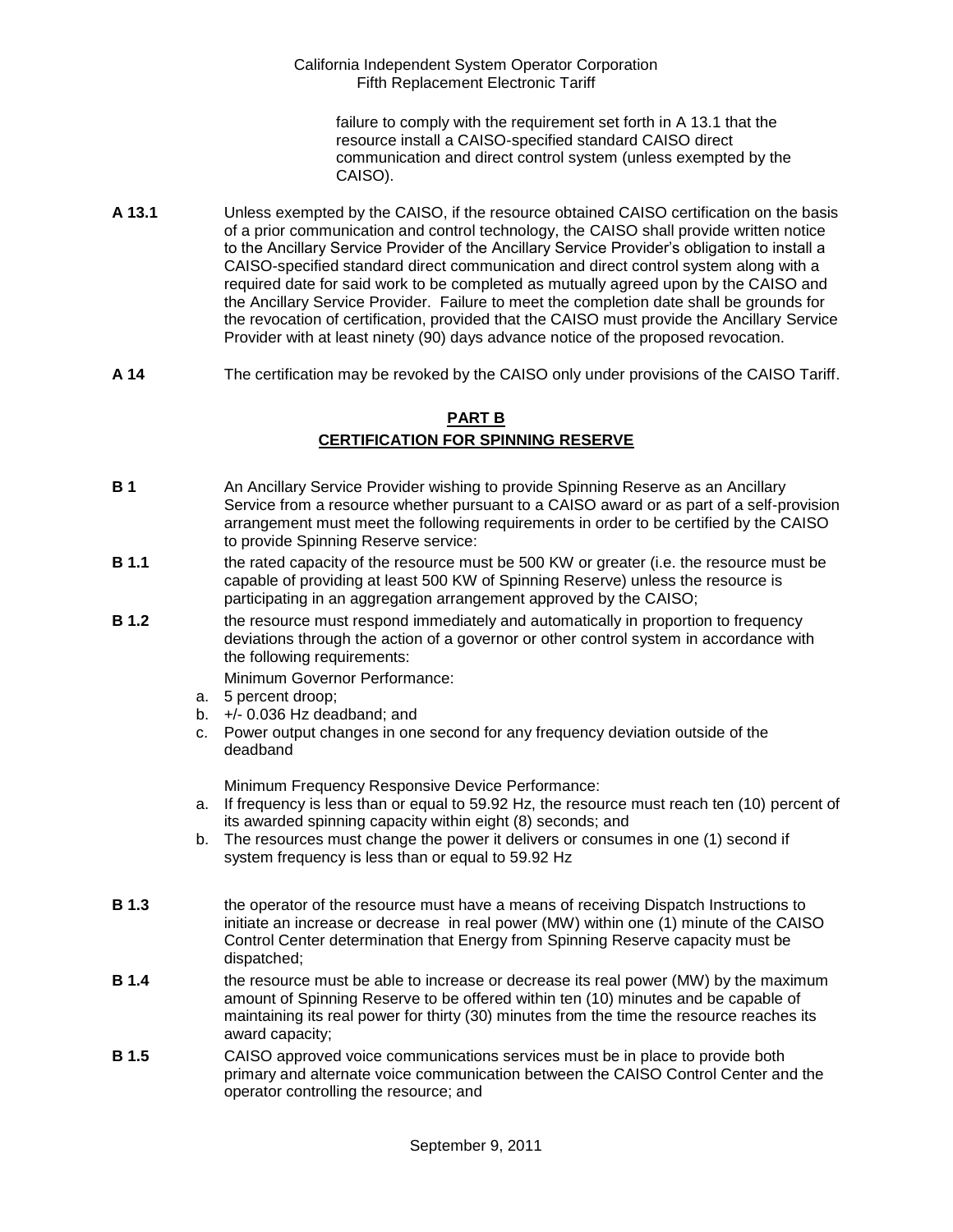- **B 1.6** The communication system and the resource must pass a qualification test to demonstrate the overall ability to meet the performance requirements of the ASRP for Spinning Reserve.
- **B 2** An Ancillary Service Provider wishing to be considered for certification for Spinning Reserve service by the CAISO must make a written request to the CAISO, giving details of the technical capability of the resource concerned and identifying the Scheduling Coordinator through whom the Ancillary Service Provider intends to offer Spinning Reserve service. The Ancillary Service Provider shall at the same time send a copy of its request to that Scheduling Coordinator. Technical review request forms will be available from the CAISO.
- **B 3** No later than one week after receipt of the request, the CAISO shall provide the Ancillary Service Provider with a listing of acceptable communication options and interface equipment options for Spinning Reserve. The CAISO shall send a copy of the listing to the Ancillary Service Provider's Scheduling Coordinator.
- **B 4** The Ancillary Service Provider may elect to implement any of the approved options defined by the CAISO, and, if it wishes to proceed with its request for certification, shall give written notice to the CAISO of its selected communication option, with a copy to its Scheduling Coordinator.
- **B 5** When it receives the Ancillary Service Provider notice, the CAISO shall notify the Ancillary Service Provider and the Scheduling Coordinator in writing no later than two weeks after receipt of the notice confirming receipt of the notice and issuing provisional approval of the selected options. Upon receipt of the CAISO acknowledgment, the Ancillary Service Provider may proceed as indicated below to secure the necessary facilities and capabilities required.
- **B 6** The Ancillary Service Provider may also propose alternatives that it believes may provide an equivalent level of control for consideration by the CAISO. Such proposals shall be in writing and contain sufficient detail for the CAISO to make a determination of suitability. The CAISO may request additional information, if required, to assist in its evaluation of the proposal.
- **B 7** The CAISO shall respond by accepting the alternative proposal, rejecting the alternative proposal, or suggesting modifications to the alternative proposal. Such acceptance, rejection, or suggested revision must be provided not later than six weeks after the proposal is received by the CAISO. The Ancillary Service Provider and the CAISO shall keep the Scheduling Coordinator informed of this process by each sending to the Scheduling Coordinator a copy of any written communication which it sends to the other.
- **B 8** Upon agreement as to the method of communication and control to be used by the resource, the CAISO shall provisionally approve the Ancillary Service Provider's proposal in writing providing a copy to the resource's Scheduling Coordinator at the same time. The Ancillary Service Provider may then proceed to procure and install the equipment and make arrangements for the required communication.
- **B 9** Design, acquisition, and installation of the resource's equipment shall be under the control of the respective Ancillary Service Provider. The CAISO shall bear no cost responsibility or functional responsibility for such equipment. The CAISO shall be responsible for the design, acquisition and installation of any necessary modifications to its own equipment at its own cost.
- **B 10** The Ancillary Service Provider shall perform its own testing of its equipment to ensure that the control system performs to meet the CAISO requirements.
- **B 11** When it is satisfied that its plant, equipment and communication systems meet the CAISO's requirements, the Ancillary Service Provider shall request in writing that the CAISO conduct a certification test with a suggested primary date and time and at least two alternative dates and times. The CAISO shall, within two Business Days of receipt of the request, accept a proposed time if possible or suggest at least three alternatives to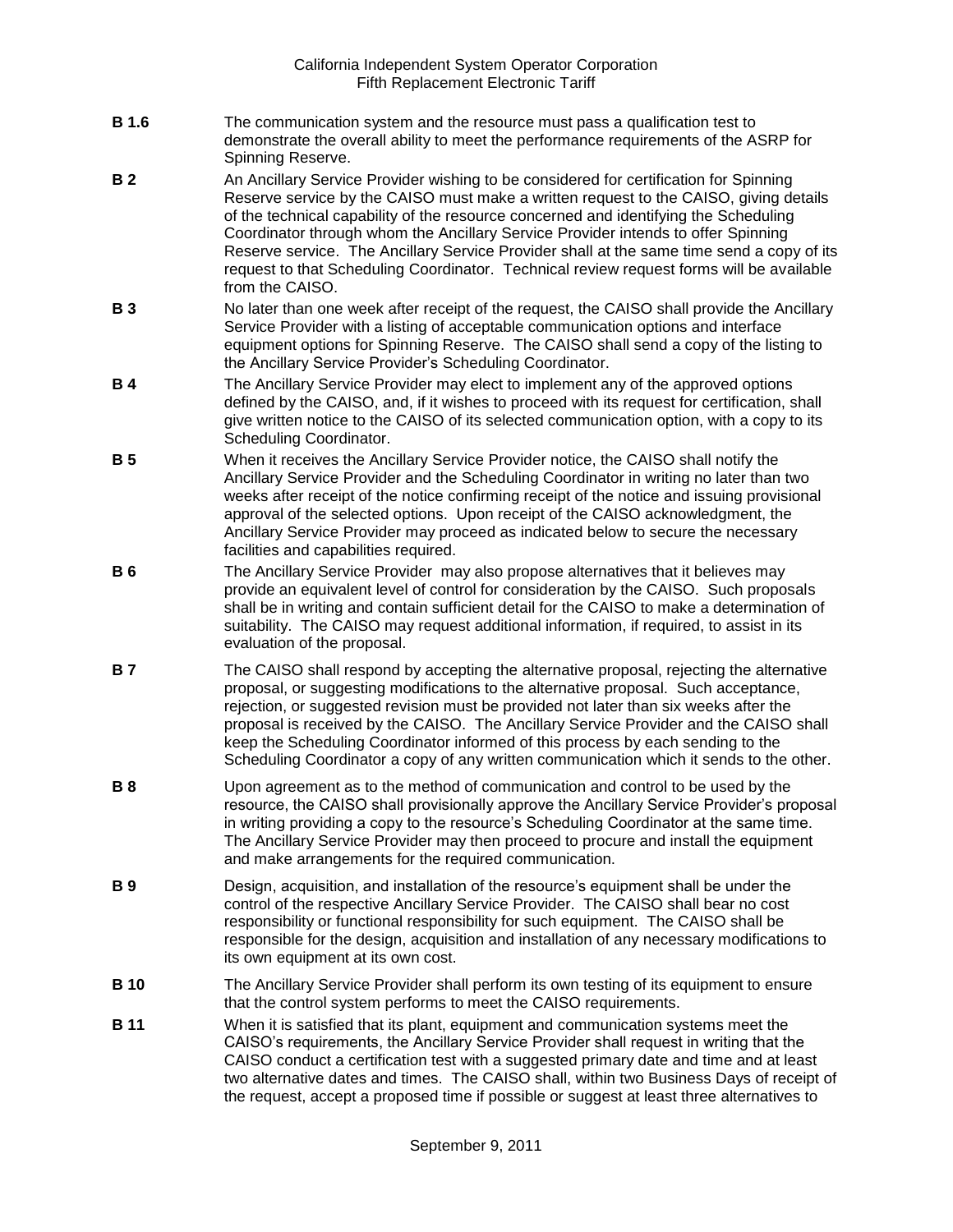the Ancillary Service Provider. If the CAISO responds by suggesting alternatives, the Ancillary Service Provider shall, within two Business Days of receipt of the CAISO's response, respond in turn by accepting a proposed alternative if possible or suggesting at least three alternatives, and this procedure shall continue until agreement is reached on the date and time of the test. The Ancillary Service Provider shall inform its Scheduling Coordinator of the agreed date and time of the test.

- **B 12** Testing shall be performed under the direction of the CAISO. Such tests shall include, but not be limited to, the following:
- **B 12.1** confirmation of control communication path performance for Dispatch Instruction;
- **B 12.2** confirmation of primary and secondary voice circuits for receipt of Dispatch Instructions;
- **B 12.3** confirmation of the resource performance to include changing the resource's real power over the range of Spinning Reserve proposed from minimum to maximum, and at different rates of change from the minimum to the maximum permitted by the design of the resource; and
- **B 12.4** testing the resource's governor or other control system performance characteristics by simulating frequency excursions outside the allowed deadband and measuring the response of the resource.
- **B 13** Upon successful completion of the test the CAISO shall certify the resource as being permitted to provide Spinning Reserve as an Ancillary Service Provider and shall provide a copy of the certificate to the Scheduling Coordinator at the same time. The Scheduling Coordinator shall request the CAISO to update its database to reflect the ability of the resource to provide Spinning Reserve.
- **B 14** The Scheduling Coordinator may bid Spinning Reserve from the certified resource into the CAISO Markets starting with the Day-Ahead Market for the hour ending 0100 on the Second Trading Day after the CAISO's database reflects the resource's certificate.
- **B 15** The certification to provide Spinning Reserve shall remain in force until withdrawn by the Scheduling Coordinator or the Ancillary Service Provider by written notice to the CAISO to take effect at the time notified in the notice, which must be the end of a Trading Day.
- **B 16** The certification may be revoked by the CAISO only under provisions of the CAISO Tariff.

## **PART C**

# **CERTIFICATION FOR NON-SPINNING RESERVE**

- **C 1** An Ancillary Service Provider wishing to provide Non-Spinning Reserve as an Ancillary Service from a resource whether pursuant to the CAISO's auction or as part of a selfprovision arrangement must meet the following requirements in order to be certified by the CAISO to provide Non-Spinning Reserve service:
- **C 1.1** the rated capacity of the resource must be 500 KW or greater (i.e. the resource must be capable of providing at least 500 KW of Spinning Reserve) unless the resource is participating in an aggregation arrangement approved by the CAISO;
- **C 1.2** the resource must be able to increase or decrease its real power (MW) as soon as possible to the value indicated in a Dispatch Instruction, reaching the indicated value within ten (10) minutes after issue of the instruction and be capable of maintaining output for thirty (30) minutes from the time the resource reaches its award capacity.
- **C 2** An Ancillary Service Provider wishing to provide Non-Spinning Reserve as an Ancillary Service, whether pursuant to a CAISO award or as part of a self-provision arrangement, must also meet the following requirements in order to be certified by the CAISO to provide Non-Spinning Reserve service:
- **C 2.1** the operator of the resource must have a means of receiving a Dispatch Instruction to initiate an increase or decrease in its real power (MW) within one (1) minute of the CAISO Control Center's determination that Non-Spinning Reserve capacity must be dispatched; and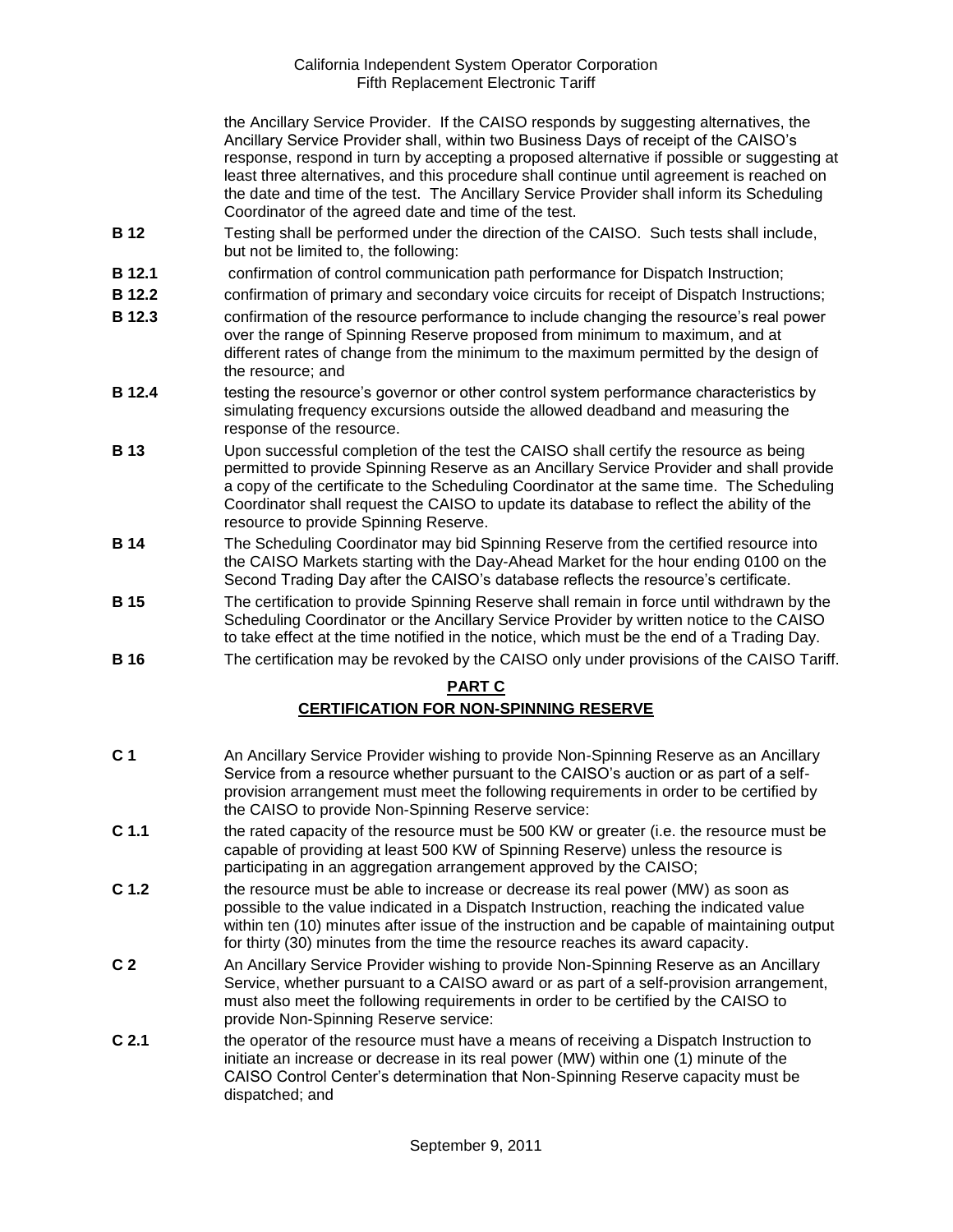- **C 2.2** the communication system and the resource must pass a qualification test to demonstrate the overall ability to meet the performance requirements for Non-Spinning Reserve.
- **C 3** An Ancillary Service Provider wishing to be considered for certification for Non-Spinning Reserve service must make a written request to the CAISO, giving details of the technical capability of the resource concerned and identifying the Scheduling Coordinator through whom the Ancillary Service Provider intends to offer Non-Spinning Reserve. The Ancillary Service Provider shall at the same time send a copy of the request to that Scheduling Coordinator. Technical review request forms will be available from the CAISO.
- **C 4** No later than one week after receipt of the Ancillary Service Provider's request, the CAISO shall provide the Ancillary Service Provider with a listing of acceptable communication options and interface equipment options for Non-Spinning Reserve. The CAISO shall send a copy of the listing to the Ancillary Service Provider's Scheduling Coordinator.
- **C 5** The Ancillary Service Provider may elect to implement any of the acceptable communication options and interface equipment options. The Ancillary Service Provider shall give written notice to the CAISO of its selected communication option and interface equipment option, with a copy to its Scheduling Coordinator.
- **C 6** When it receives the Ancillary Service Provider's notice, the CAISO shall notify the Ancillary Service Provider and the Scheduling Coordinator in writing no later than two weeks after receipt of the notice confirming receipt of the notice and issuing provisional approval of the selected options. Upon receipt of the CAISO acknowledgment the Ancillary Service Provider may proceed as indicated below to secure the necessary facilities and capabilities required.
- **C 7** The Ancillary Service Provider may also propose alternatives that it believes may provide an equivalent level of control for consideration by the CAISO. Such proposals shall be in writing and contain sufficient detail for the CAISO to make a determination of suitability. The CAISO may request additional information, if required, to assist in its evaluation of the proposal.
- **C 8** The CAISO shall respond by accepting the alternative proposal, rejecting the alternative proposal, or suggesting modifications to the alternative proposal. Such acceptance, rejection, or suggested revision must be provided not later than six weeks after the proposal is received by the CAISO. The Ancillary Service Provider and the CAISO shall keep the Scheduling Coordinator informed of this process by each sending to the Scheduling Coordinator a copy of any written communication which it sends to the other.
- **C 9** Upon agreement as to the method of communication and control to be used by the Ancillary Service Provider, the CAISO shall provisionally approve the proposal in writing providing a copy to the Ancillary Service Provider's Scheduling Coordinator at the same time. The Ancillary Service Provider may then proceed to procure and install the equipment and make arrangements for the required communication.
- **C 10** Design, acquisition, and installation of the Ancillary Service Provider's equipment shall be under the control of the Ancillary Service Provider. The CAISO shall bear no cost responsibility or functional responsibility for such equipment. The CAISO shall be responsible for the design, acquisition and installation of any necessary modifications to the CAISO's equipment at its own cost.
- **C 11** The Ancillary Service Provider shall perform its own testing of its equipment to ensure that the control system performs to meet the CAISO requirements.
- **C 12** When it is satisfied that its plant, equipment and communication systems meet the CAISO's requirements, the Ancillary Service Provider shall request in writing that the CAISO conduct a certification test with a suggested primary date and time and at least two alternative dates and times. The CAISO shall, within two Business Days of receipt of the Ancillary Service Provider's request, accept a proposed time if possible or suggest at least three alternatives. If the CAISO responds by suggesting alternatives, the Ancillary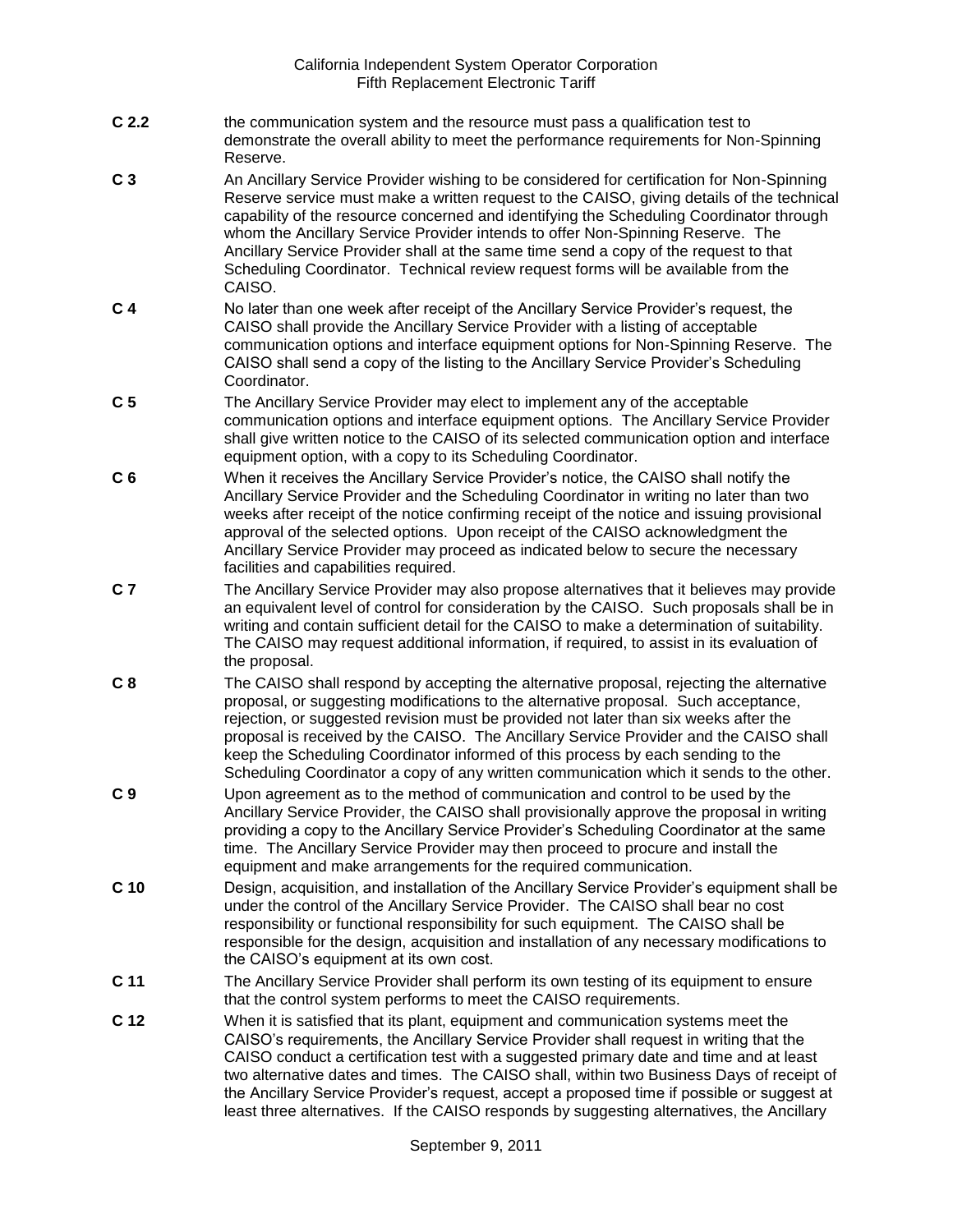Service Provider shall, within two Business Days of receipt of the CAISO's response, respond in turn by accepting a proposed alternative if possible or suggesting at least three alternatives, and this procedure shall continue until agreement is reached on the date and time of the test. The Ancillary Service Provider shall inform its Scheduling Coordinator of the agreed date and time of the test.

- **C 13** Testing shall be performed under the direction of the CAISO. Such tests shall include, but not be limited to, the following:
- **C 13.1** confirmation of control communication path performance;
- **C 13.2** confirmation of primary and secondary voice circuits for receipt of Dispatch Instructions;
- **C 13.3** confirmation of the resource control performance; and
- **C 13.4** confirmation of the range of resource control to include changing the real power (MW) over the range of Non-Spinning Reserve proposed.
- **C 14** Upon successful completion of the test, the CAISO shall certify the resource as being permitted to provide Non-Spinning Reserve as an Ancillary Service and shall provide a copy of the certificate to the Scheduling Coordinator at the same time. The Scheduling Coordinator shall request the CAISO to update its database to reflect the permission for the resource to provide Non-Spinning Reserve.
- **C 15** The Scheduling Coordinator may bid Non-Spinning Reserve service from the certified resource into the CAISO Markets starting with the Day-Ahead Market for the hour ending 0100 on the second Trading Day after the CAISO database reflects the resource's certificate.
- **C 16** The certification to provide Non-Spinning Reserve shall remain in force until withdrawn by the Scheduling Coordinator or the Ancillary Service Provider by written notice to the CAISO to take effect at the time notified in the notice, which must be the end of a Trading Day.
- **C 17** The certification may be revoked by the CAISO only under provisions of the CAISO Tariff.

# **PART D CERTIFICATION FOR VOLTAGE SUPPORT**

- **D 1** A Generator wishing to provide Voltage Support as an Ancillary Service from a Generating Unit must meet the following requirements in order to be certified by the CAISO to provide Voltage Support service:
- **D 1.1** the rated capacity of the Generating Unit must be 1 MW or greater unless the Generating Unit is participating in an aggregation arrangement approved by the CAISO;
- **D 1.2** the Generating Unit must be able to produce VARs at lagging power factors less than 0.90 and absorb VARs at leading power factors more than 0.95 within the safe operating parameters for the Generating Unit;
- **D 1.3** the Generating Unit must be able to produce or absorb VARs outside the 0.90 lag to 0.95 lead bandwidth over a range of real power outputs which the Generator expects to produce when offering Voltage Support;
- **D 1.4** the Generating Unit must be able to produce or absorb VARs at the boundary of the Generating Unit's capability curve by reducing real power output to either absorb or produce additional VARs within the safe operating parameters for the Generating Unit; and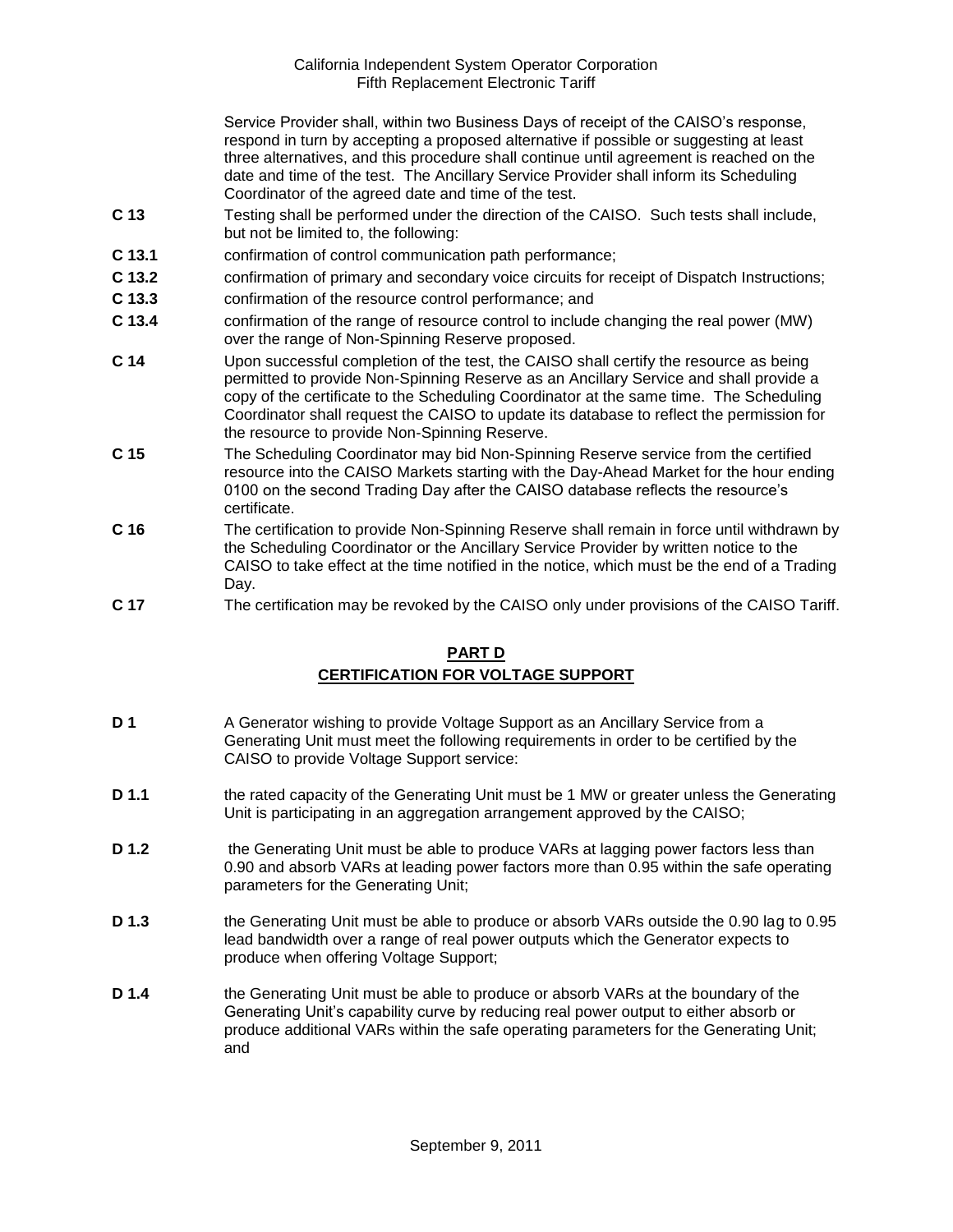- **D 1.5** metering and SCADA equipment must be in place to provide both real and reactive power data from the Generating Unit providing Voltage Support to the CAISO Control Center.
- **D 2** A Generator wishing to be considered for certification for Voltage Support service by the CAISO must make a written request to the CAISO, giving details of the technical capability of the Generating Unit concerned and identifying the Scheduling Coordinator through whom the Generator intends to offer Voltage Support service. The Generator shall at the same time send a copy of its request to that Scheduling Coordinator. The details of the Generating Unit's technical capability must include the Generating Unit name plate data, performance limits, and capability curve. The Generator must also define the operating limitations in both real and reactive power (lead and lag) to be observed when Voltage Support is being provided to the CAISO for both normal and reduced real power output conditions. Technical review request forms will be available from the CAISO.
- **D 3** No later than one week after receipt of the Generator's request, the CAISO shall provide the Generator with a listing of acceptable communication options and interface equipment options for Voltage Support. The CAISO shall send a copy of the listing to the Generator's Scheduling Coordinator.
- **D 4** The Generator may elect to implement any of the approved options defined by the CAISO, and, if it wishes to proceed with its request for certification, the Generator shall give written notice to the CAISO of its selected communication option and interface equipment option, with a copy to its Scheduling Coordinator.
- **D 5** When it receives the Generator's notice the CAISO shall notify the Generator and the Scheduling Coordinator in writing no later than two weeks after receipt of the notice confirming receipt of the notice and issuing provisional approval of the selected options. Upon receipt of the CAISO acknowledgment the Generator may proceed as indicated below to secure the necessary facilities and capabilities required.
- **D 6** The Generator may also propose alternatives that the Generator believes may provide an equivalent level of control for consideration by the CAISO. Such proposals shall be in writing no later than two weeks after receipt of the notice and contain sufficient detail for the CAISO to make a determination of suitability. The CAISO may request additional information, if required, to assist in its evaluation of the proposal.
- **D 7** The CAISO shall respond by accepting the alternative proposal, rejecting the alternative proposal, or suggesting modifications to the alternative proposal. Such acceptance, rejection, or suggested revision shall be provided not later than six weeks after the proposal is received by the CAISO. The Generator and the CAISO shall keep the Scheduling Coordinator informed of this process by each sending to the Scheduling Coordinator a copy of any written communication which it sends to the other.
- **D 8** Upon agreement as to the method of communication and control to be used by the Generator, the CAISO shall provisionally approve the proposal in writing providing a copy to the Generator's Scheduling Coordinator at the same time. The Generator may then proceed to procure and install the equipment and make arrangements for the required communication.
- **D 9** Design, acquisition, and installation of the Generator's equipment are under the control of the Generator. The CAISO shall bear no cost responsibility or functional responsibility for such equipment.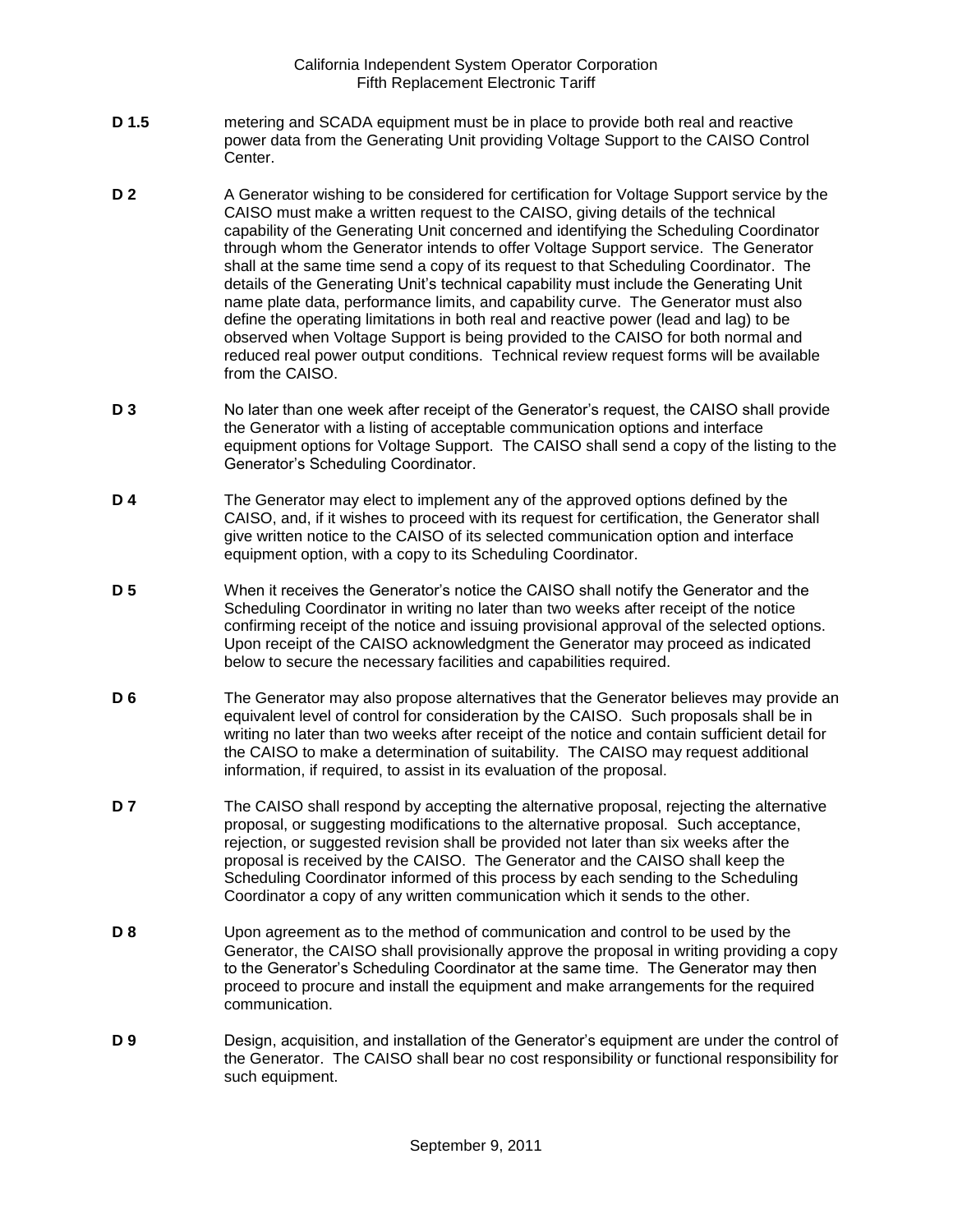- **D 10** The CAISO shall be responsible for the design, acquisition and installation of any necessary modifications to the CAISO's equipment at its own cost.
- **D 11** The Generator shall perform its own testing of its equipment to ensure that the control system performs to meet the CAISO requirements.
- **D 12** When it is satisfied that its plant, equipment and communication systems meet the CAISO's requirements, the Generator shall request in writing that the CAISO conduct a certification test with a suggested primary date and time and at least two alternative dates and times. The CAISO shall, within two Business Days of receipt of the Generator's request, accept a proposed time if possible or suggest at least three alternatives to the Generator. If the CAISO responds by suggesting alternatives, the Generator shall, within two Business Days of receipt of the CAISO's response, respond in turn by accepting a proposed alternative if possible or suggesting at least three alternatives, and this procedure shall continue until agreement is reached on the date and time of the test. The Generator shall inform its Scheduling Coordinator of the agreed date and time of the test.
- **D 13** Testing shall be performed under the direction of the CAISO. Such tests shall include, but not be limited to, the following:
- **D 13.1** confirmation of control communication path performance;
- **D 13.2** confirmation of primary and secondary voice circuits for receipt of Dispatch Instructions;
- **D 13.3** confirmation of the Generating Unit automatic voltage regulator performance; and
- **D 13.4** confirmation of the range of Voltage Support service over a range of Generating Unit real power outputs to verify the ability to both produce and absorb reactive power at different operating levels including minimum and maximum real power output.
- **D 14** Upon successful completion of the test, the CAISO shall certify the Generating Unit as being permitted to provide Voltage Support as an Ancillary Service and shall provide a copy of the certificate to the Scheduling Coordinator at the same time. The CAISO shall change the Generating Unit data base to reflect the permission for the Generating Unit to provide Voltage Support.
- **D 15** The Scheduling Coordinator may bid Energy for Voltage Support from the certified Generating Unit into the market starting with the market for the hour ending 0100 on the first Trading Day after the CAISO issues the certificate.
- **D 16** The certification to provide Voltage Support shall remain in force until withdrawn by the Scheduling Coordinator or the Generator by written notice to the CAISO to take effect at the time notified in the notice, which must be the end of a Trading Day.
- **D 17** The certification may be revoked by the CAISO only under provisions of the ASRP or other provisions of the CAISO Tariff.

# **PART E CERTIFICATION FOR BLACK START**

**E 1** A Generator wishing to provide Black Start capacity from a Generating Unit as an Ancillary Service must meet the requirements stated in Appendix D of the CAISO Tariff in order to be certified by the CAISO to provide Black Start capacity. In addition, the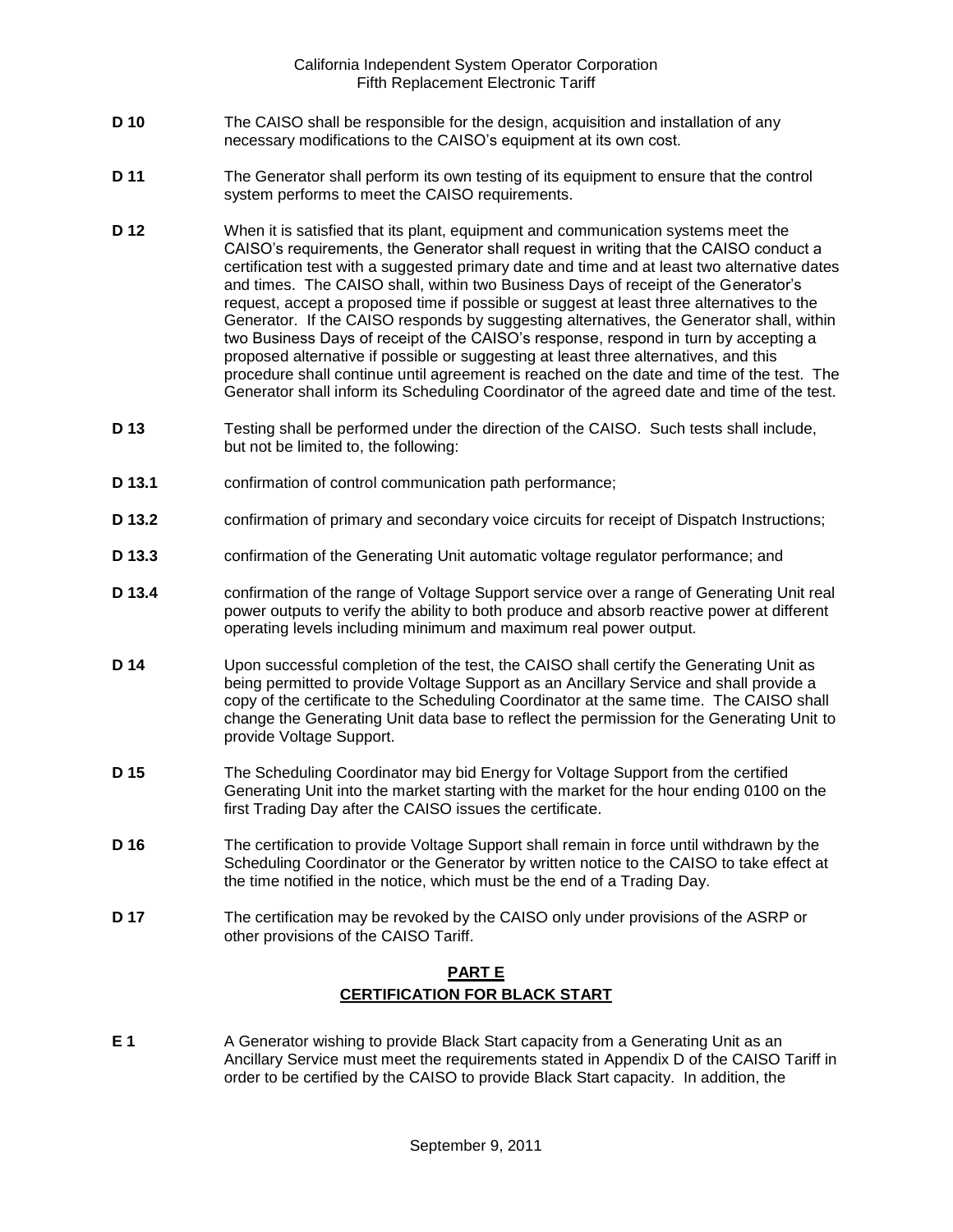Generating Unit must have a rated capacity 1 MW or greater unless the Generating Unit is participating in an aggregation arrangement approved by the CAISO.

- **E 2** A Generator wishing to be considered for certification for Black Start service by the CAISO must make a written request to the CAISO. Such request must clearly identify the facilities related to the Generating Unit from which the Generator wishes to provide Black Start and shall identify the Scheduling Coordinator through whom the Generator wishes to offer Black Start service. The Generator shall send a copy of its request to its Scheduling Coordinator at the same time as it sends it to the CAISO. The Generator's written request must include at least the following:
- **E 2.1** identification of the Generating Unit including Location Code;
- **E 2.2 a** single-line electrical diagram of the Generating Unit connections including auxiliary power busses and the connection to the station switchyard;
- **E 2.3** a description of the fuel supply used for Black Start including on-site storage and resupply requirements;
- **E 2.4** a single-line electrical diagram showing the transmission connection from the Generating Unit station switchyard to a connection point on the CAISO Controlled Grid;
- **E 2.5** a description of the Generating Unit capability to provide both real and reactive power, any Start-Up and Shut-Down requirements, any staffing limitations; and
- **E 2.6** a description of the primary, alternate and emergency back-up communications systems currently available to the Generator for communications to the CAISO Control Center.
- **E 3** Upon receipt of the Generator's written request the CAISO shall review the information provided and respond in writing within two weeks of receipt of the request, providing a copy of its response to the Generator's Scheduling Coordinator. The CAISO response may be any of the following:
- **E 3.1** acceptance of the proposal as presented;
- **E 3.2** rejection of the proposal as presented with a rationale for such rejection; or
- **E 3.3 a** request for additional information needed by the CAISO to properly evaluate the request.
- **E 4** A Generator receiving a rejection may submit a written request for reconsideration by the CAISO within 60 days of the date of the rejection notice. A request for reconsideration must address the rationale provided by the CAISO. The CAISO shall respond to a request for reconsideration within 60 days of the date of that request.
- **E 5** A Generator receiving a request for additional information shall provide such information within 60 days of such request providing a copy at the same time to its Scheduling Coordinator. The CAISO shall review the information and respond within 120 days of the date of the CAISO's request for additional information providing a copy at the same time to the Generator's Scheduling Coordinator.
- **E 6** Upon acceptance by the CAISO of the Generator's request and agreement as to the method of communication and control to be used by the Generator, the CAISO shall provisionally approve the proposal in writing providing a copy at the same time to the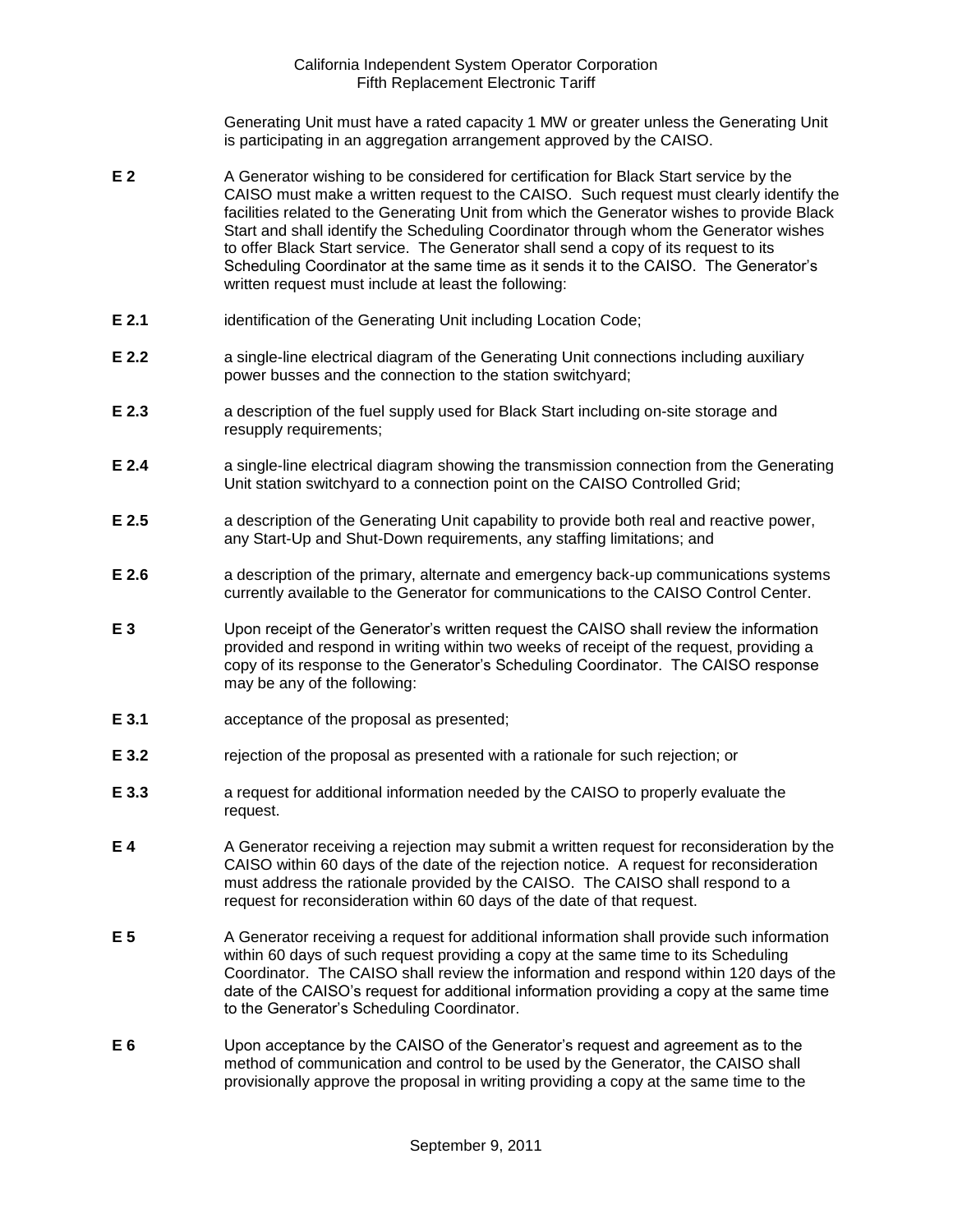Generator's Scheduling Coordinator. The Generator may then proceed to procure and install the equipment and make arrangements for the required communication.

- **E 7** Design, acquisition, and installation of the Generator's equipment shall be under the control of the Generator. The CAISO shall bear no cost responsibility or functional responsibility for such equipment. The CAISO shall be responsible for the design, acquisition and installation of any necessary modifications to its own equipment at its own cost.
- **E 8** The Generator shall perform its own testing of its equipment to ensure that the Black Start system performs to meet the CAISO requirements.
- **E 9** When it is satisfied that its plant, equipment and communication systems meet the CAISO's requirements, the Generator shall request in writing that the CAISO conduct a certification test with a suggested primary date and time and at least two alternative dates and times. The CAISO shall, within two Business Days of receipt of the Generator's request, accept a proposed time if possible or suggest at least three alternatives to the Generator. If the CAISO responds by suggesting alternatives, the Generator shall, within two Business Days of receipt of the CAISO's response, respond in turn by accepting a proposed alternative if possible or suggesting at least three alternatives, and this procedure shall continue until agreement is reached on the date and time of the test. The Generator shall inform its Scheduling Coordinator of the agreed date and time of the test.
- **E 10** Testing shall be performed under the direction of the CAISO. Such tests shall include, but not be limited to, the following:
- **E 10.1** confirmation of control communication path performance;
- **E 10.2** confirmation of primary, secondary, and emergency voice circuits for receipt of Dispatch Instructions;
- **E 10.3** confirmation of the Generating Unit performance; and
- **E 10.4** simulation of a Black Start event.
- **E 11** Upon successful completion of the test, the CAISO shall certify the Generating Unit as being permitted to provide Black Start capacity as an Ancillary Service and shall provide a copy of the certificate to the Scheduling Coordinator at the same time. The CAISO shall change its Generating Unit data base to reflect the permission for the Generating Unit to provide Black Start service.
- **E 12** The certification to provide Black Start shall remain in force until withdrawn by the Scheduling Coordinator or the Generator by written notice to the CAISO to take effect at the time noticed in the notice, which must be the end of a Trading Day.
- **E 13** The certification may be revoked by the CAISO only under provisions of the ASRP or other provisions of the CAISO Tariff.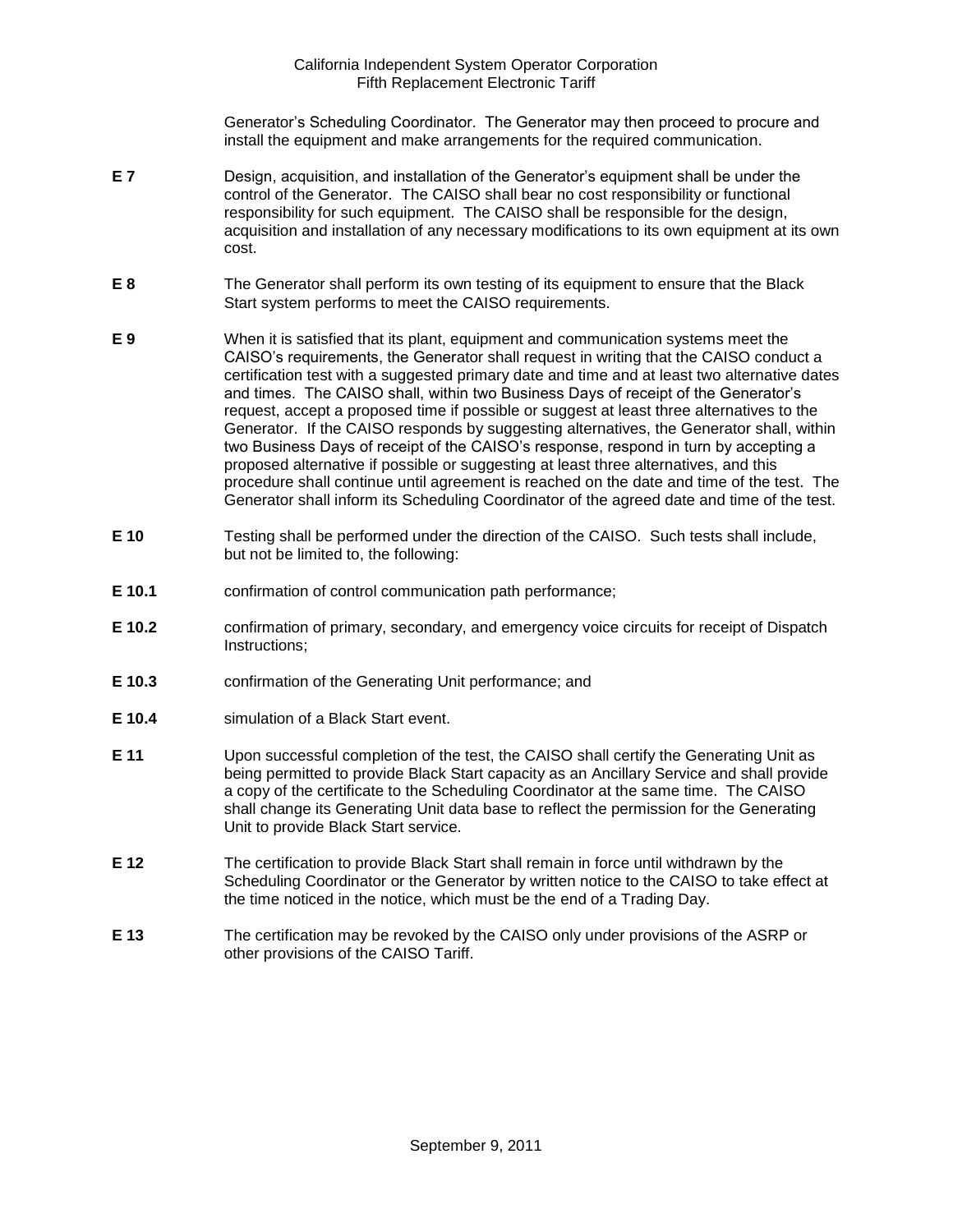# **Appendix L Method To Assess Available Transfer Capability**

### **L.1 Description of Terms**

The following descriptions augment existing definitions found in Appendix A "Master Definitions Supplement."

**L.1.1 Available Transfer Capability (ATC)** is a measure of the transfer capability in the physical transmission network resulting from system conditions and that remains available for further commercial activity over and above already committed uses.

ATC is defined as the Total Transfer Capability (TTC) less applicable operating Transmission Constraints due to system conditions and Outages (i.e., OTC), less the Transmission Reliability Margin (TRM) (which value is set at zero), less the sum of any unused existing transmission commitments (ETComm) (i.e., transmission rights capacity for ETC or TOR), less the Capacity Benefit Margin (CBM) (which value is set at zero), less the Scheduled Net Energy from Imports/Exports, less Ancillary Service capacity from Imports.

**L.1.2 Total Transfer Capability (TTC)** is defined as the amount of electric power that can be moved or transferred reliably from one area to another area of the interconnected transmission system by way of all transmission lines (or paths) between those areas. In collaboration with owners of rated paths and the WECC Operating Transfer Capability Policy Committee (OTCPC), the CAISO utilizes rated path methodology to establish the TTC of CAISO Transmission Interfaces.

**L.1.3 Operating Transfer Capability (OTC)** is the TTC reduced by any operational Transmission Constraints caused by seasonal derates or Outages. CAISO Regional Transmission Engineers (RTE) determine OTC through studies using computer modeling.

**L.1.4 Existing Transmission Commitments (ETComm)** include Existing Contracts and Transmission Ownership Rights (TOR). The CAISO reserves transmission capacity for each ETC and TOR based on TRTC Instructions the responsible Participating Transmission Owner or Non-Participating Transmission Owner submits to the CAISO as to the amount of firm transmission capacity that should be reserved on each Transmission Interface for each hour of the Trading Day in accordance with Sections 16 and 17 of the CAISO Tariff. The types of TRTC Instructions the CAISO receives generally fall into three basic categories:

- The ETC or TOR reservation is a fixed percentage of the TTC on a line, which decreases as the TTC is derated (ex. TTC = 300 MW, ETC fixed percentage =  $2\%$ , ETC = 6 MWs. TTC derated to 200 MWs,  $ETC = 4$  MWs);
- The ETC or TOR reservation is a fixed amount of capacity, which decreases if the line's TTC is derated below the reservation level (ex. ETC = 80 MWs, TTC declines to 60 MW, ETC = OTC or 60 MWs; or
- The ETC or TOR reservation is determined by an algorithm that changes at various levels of TTC for the line (ex. Intertie TTC = 3,000 MWs, when line is operating greater than 2,000 MWs to full capacity  $ETC = 400$  MWs, when capacity is below 2000 MWs  $ETC = OTC/2000* ETC$ ).

Existing Contract capacity reservations remain reserved during the Day-Ahead Market and Hour-Ahead Scheduling Process (HASP). To the extent that the reservations are unused, they are released in realtime operations for use in the Real-Time Market.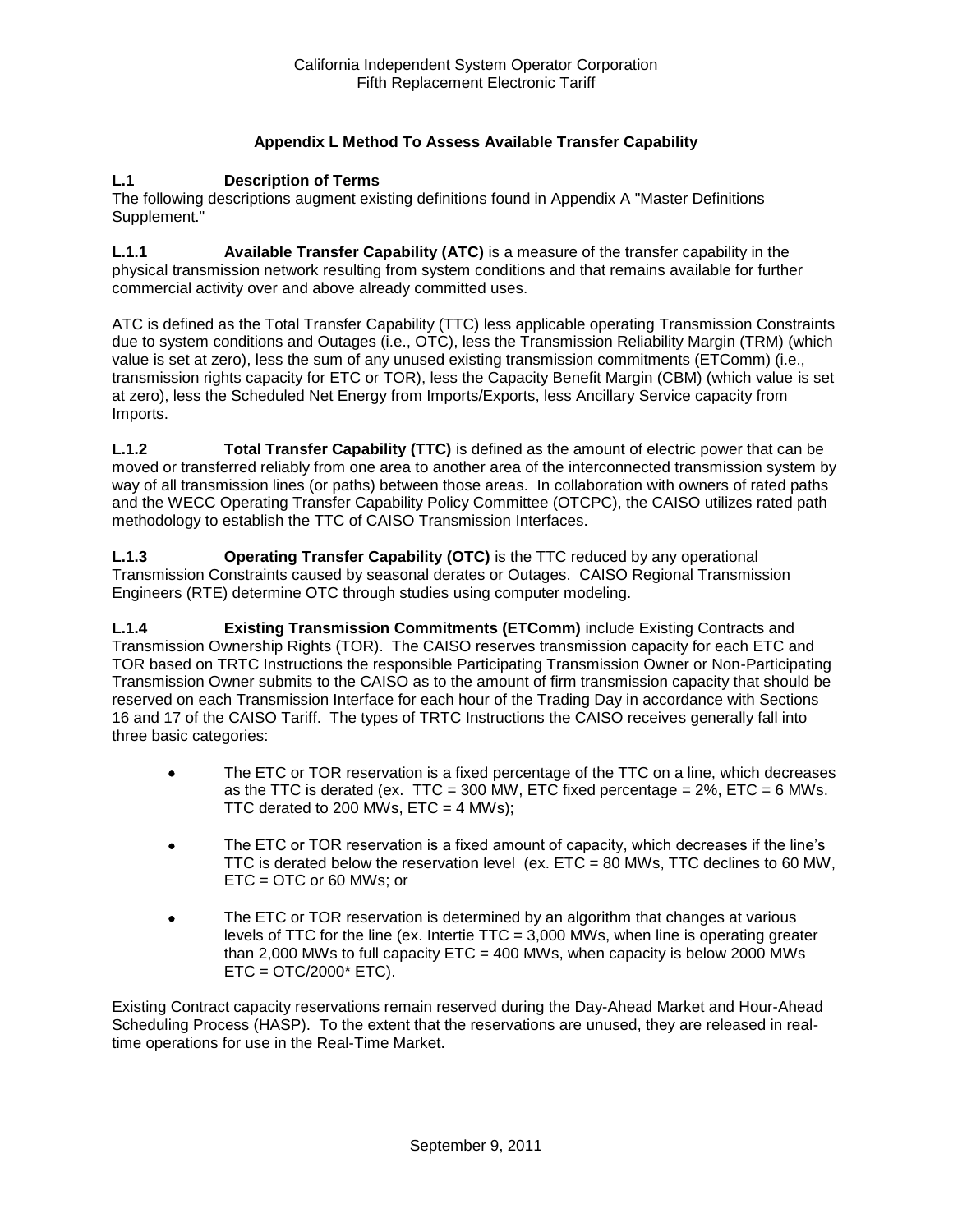Transmissions Ownership Rights capacity reservations remain reserved during the Day-Ahead Market and HASP, as well as through real-time operations. This capacity is under the control of the Non-Participating Transmission Owner and is not released to the CAISO for use in the markets.

**L.1.5 ETC Reservations Calculator (ETCC)**. The ETCC calculates the amount of firm transmission capacity reserved (in MW) for each ETC or TOR on each Transmission Interface for each hour of the Trading Day.

- **CAISO Updates to ETCC Reservations Table.** The CAISO updates the ETC and TOR reservations table (if required) prior to running the Day-Ahead Market and HASP. The amount of transmission capacity reservation for ETC and TOR rights is determined based on the OTC of each Transmission Interface and in accordance with the curtailment procedures stipulated in the existing agreements and provided to the CAISO by the responsible Participating Transmission Owner or Non-Participating Transmission Owner.
- **Market Notification.** ETC and TOR allocation (MW) information is published for all Scheduling Coordinators which have ETC or TOR scheduling responsibility in advance of the Day-Ahead Market and HASP. This information is posted on the Open Access Same-Time Information System (OASIS).
- For further information, see CAISO Operating Procedure M-423, Scheduling of Existing Transmission Contract and Transmission Ownership Rights, which is publicly available on the CAISO Website.

**L.1.6 Transmission Reliability Margin (TRM)** is that amount of transmission transfer capability necessary reserved in the Day-Ahead Market (DAM) to ensure that the interconnected transmission network is secure under a reasonable range of uncertainties in system conditions. This DAM implementation avoids Real-Time Schedule curtailments that would otherwise be necessary due to:

- Demand Forecast error
- Anticipated uncertainty in transmission system topology
- Unscheduled flow
- Simultaneous path interactions
- Variations in Generation Dispatch
- Operating Reserve actions

The level of TRM for each Transmission Interface will be determined by CAISO Regional Transmission Engineers (RTE).

The CAISO does not use TRMs. The TRM value is set at zero.

**L.1.7 Capacity Benefit Margin (CBM)** is that amount of transmission transfer capability reserved for Load Serving Entities (LSEs) to ensure access to Generation from interconnected systems to meet generation reliability requirements. In the Day-Ahead Market, CBM may be used to provide reliable delivery of Energy to CAISO Balancing Authority Area Loads and to meet CAISO responsibility for resource reliability requirements in Real-Time. The purpose of this DAM implementation is to avoid Real-Time Schedule curtailments and firm Load interruptions that would otherwise be necessary. CBM may be used to reestablish Operating Reserves. CBM is not available for non-firm transmission in the CAISO Balancing Authority Area. CBM may be used only after:

- all non-firm sales have been terminated,
- direct-control Load management has been implemented,
- customer interruptible Demands have been interrupted,
- if the LSE calling for its use is experiencing a Generation deficiency and its transmission service provider is also experiencing transmission Constraints relative to imports of Energy on its transmission system.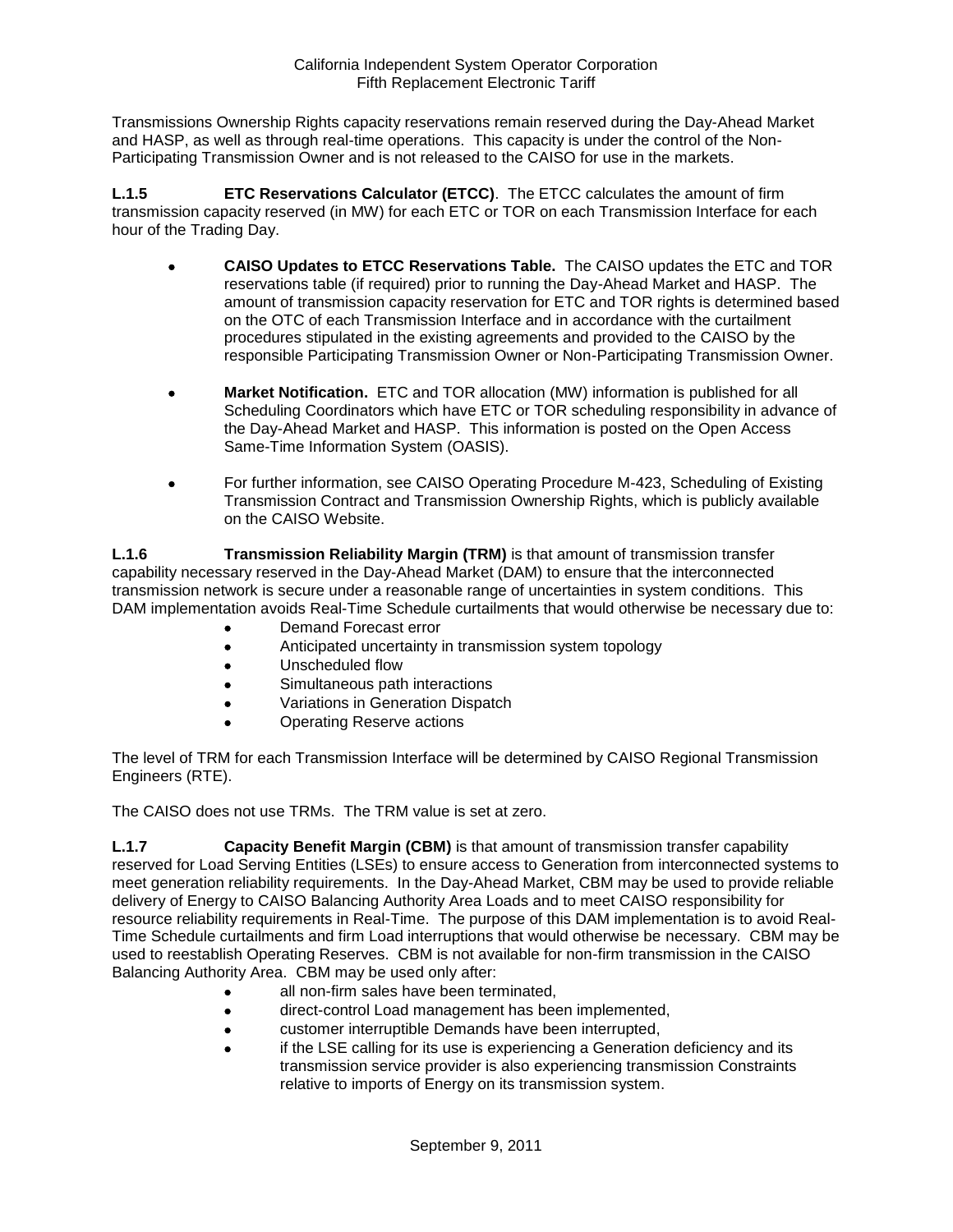The level of CBM for each Transmission Interface is determined by the amount of estimated capacity needed to serve firm Load and provide Operating Reserves based on historical, scheduled, and/or forecast data using the following equation to set the maximum CBM:

CBM = (Demand + Reserves) - Resources

Where:

- Demand = forecasted area Demand
- Reserves = reserve requirements
- Resources = internal area resources plus resources available on other Transmission Interfaces

The CAISO does not use CBMs. The CBM value is set at zero.

# **L.2 ATC Algorithm**

The ATC algorithm is a calculation used to determine the transfer capability remaining in the physical transmission network and available for further commercial activity over and above already committed uses. The CAISO posts the ATC values in megawatts (MW) to OASIS in conjunction with the closing events for the Day-Ahead Market and HASP Real-Time Market process.

The following OASIS ATC algorithms are used to implement the CAISO ATC calculation for the ATC rated path (Transmission Interface):

OTC = TTC – CBM – TRM - Operating Constraints

ATC Calculation For Imports: ATC = OTC – AS from Imports- Net Energy Flow - Hourly Unused TR Capacity.

ATC Calculation For Exports: ATC = OTC – Net Energy Flow - Hourly Unused TR Capacity.

ATC Calculation For Internal Paths 15 and 26: ATC = OTC – Net Energy Flow

| <b>ATC</b>                                                               | <b>ATC MW</b>        | Available Transfer Capability, in MW, per<br>Transmission Interface and path direction.                                                                   |
|--------------------------------------------------------------------------|----------------------|-----------------------------------------------------------------------------------------------------------------------------------------------------------|
| Hourly Unused TR<br>Capacity                                             | <b>USAGE MW</b>      | The sum of any unscheduled existing transmission<br>commitments (scheduled transmission rights<br>capacity for ETC or TOR), in MW, per path<br>direction. |
| <b>Scheduled Net Energy</b><br>from Imports/Exports<br>(Net Energy Flow) | <b>ENE IMPORT MW</b> | Total hourly net Energy flow for a specified<br>Transmission Interface.                                                                                   |
| AS from Imports                                                          | AS IMPORT MW         | Ancillary Services scheduled, in MW, as imports<br>over a specified Transmission Interface.                                                               |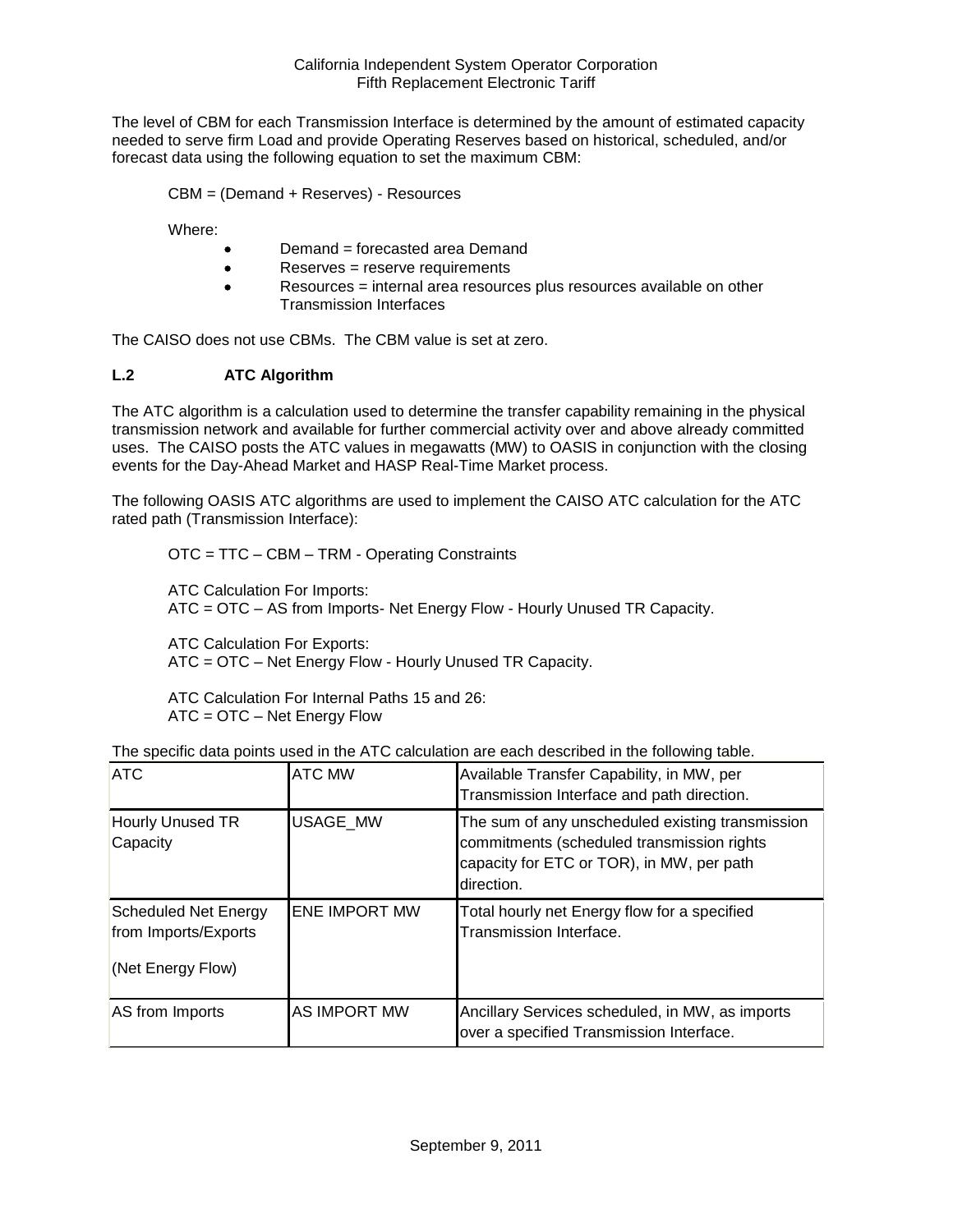| <b>OTC</b>                                     | <b>OTC MW</b> | Hourly Operating Transfer Capability of a specified<br>Transmission Interface, per path direction, with<br>consideration given to known Constraints and<br>operating limitations. |
|------------------------------------------------|---------------|-----------------------------------------------------------------------------------------------------------------------------------------------------------------------------------|
| <b>Transmission Constraint I Constraint MW</b> |               | Hourly Transmission Constraints, in MW, for a<br>specific Transmission Interface and path direction.                                                                              |
| <b>CBM</b>                                     | <b>CBM MW</b> | Hourly Capacity Benefit Margin, in MW, for a<br>specified Transmission Interface, per Path<br>Direction.                                                                          |
| <b>TRM</b>                                     | TRM MW        | Hourly Transmission Reliability Margin, in MW, for a<br>specified Transmission Interface, per path direction.                                                                     |
| TTC                                            | TTC MW        | Hourly Total Transfer Capability, in MW, of a<br>specified Transmission Interface, per path direction.                                                                            |

The links to the CAISO Website where the actual ATC mathematical algorithms and other ATC calculational information are located are as follows:

Operating Procedures – Transmission http://www.caiso.com/thegrid/operations/opsdoc/transmon/index.html

Operating Procedure - Total Transfer Capability Methodology http://www.caiso.com/1bfe/1bfe98134fa0.pdf

Operating Procedure - System Operating Methodology http://www.caiso.com/1c13/1c1390d420810.pdf

Business Practice Manual for Market Operations https://bpm.caiso.com/bpm/bpm/version/000000000000005

OASIS – Transmission Information http://oasis.caiso.com/mrtu-oasis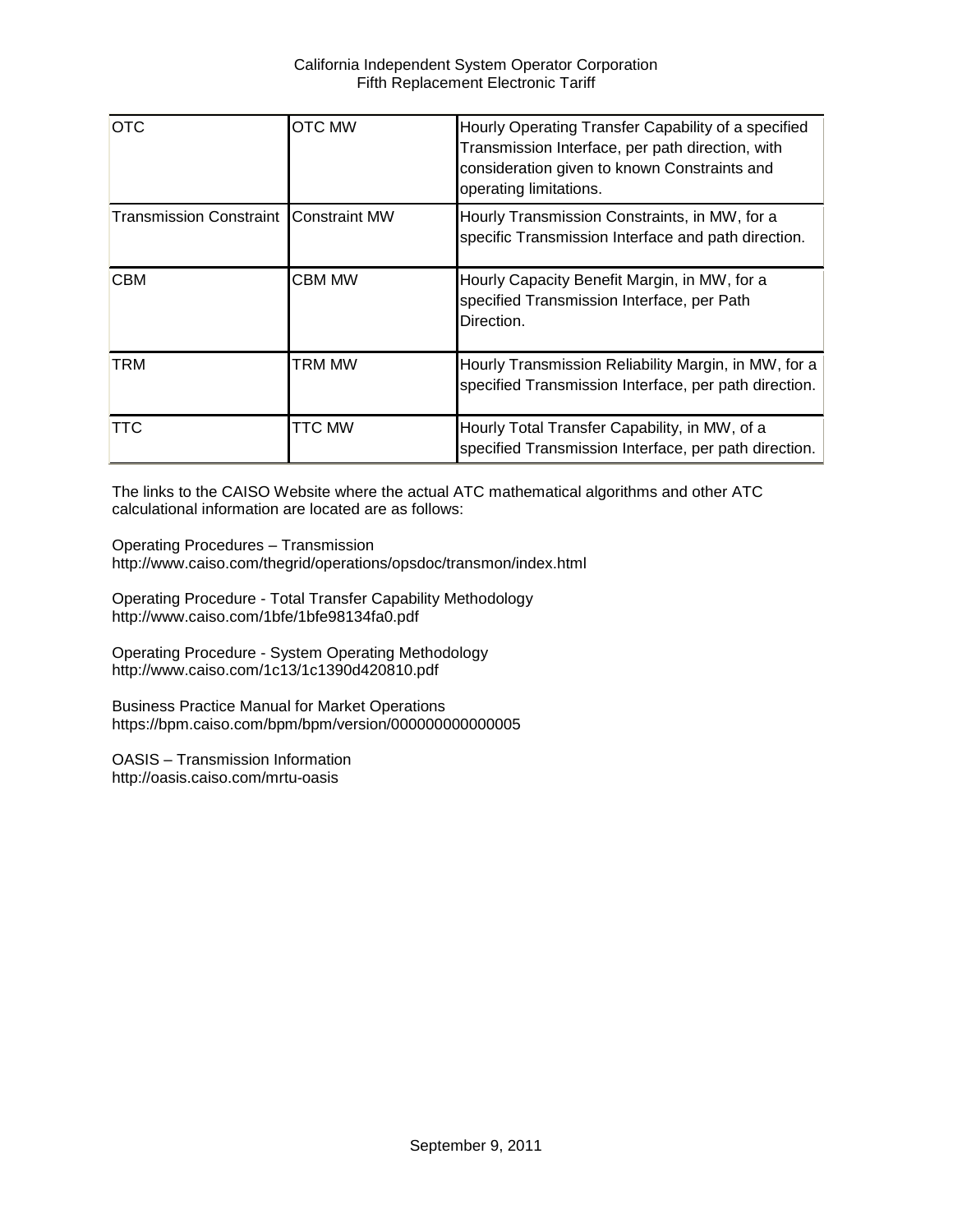# **L.3 ATC Process Flowchart**



# **Available Transmission Capability**

\* ETCC - Existing Transmission Contract Calculator

(1) WECC rated path methodology

 $(2)$  S-322

# **L.4 TTC – OTC Determination**

All transfer capabilities are developed to ensure that power flows are within their respective operating limits, both pre-Contingency and post-Contingency. Operating limits are developed based on thermal, voltage and stability concerns according to industry reliability criteria (WECC/NERC) for transmission paths. The process for developing TTC or OTC is the same with the exception of inclusion or exclusion of operating Constraints based on system conditions being studied. Accordingly, further description of the process to determine either OTC or TTC will refer only to TTC.

**L.4.1** Transfer capabilities for studied configurations may be used as a maximum transfer capability for similar conditions without conducting additional studies. Increased transfer capability for similar conditions must be supported by conducting appropriate studies.

**L.4.1.2** At the CAISO, studies for all major inter-area paths (mostly 500 kV) OTC are governed by the California Operating Studies Subcommittee (OSS) as one of four sub-regional study groups of the WECC OTCPC (i.e., for California sub-region), which provides detailed criteria and methodology. For transmission system elements below 500 kV the methodology for calculating these flow limits is detailed in Section L.4.3 and is applicable to the operating horizon.

**L.4.2** Transfer capability may be limited by the physical and electrical characteristics of the systems including any one or more of the following:

> **Thermal Limits** – Thermal limits establish the maximum amount of electric current that a transmission line or electrical facility can conduct over a specified time-period as established by the Transmission Owner.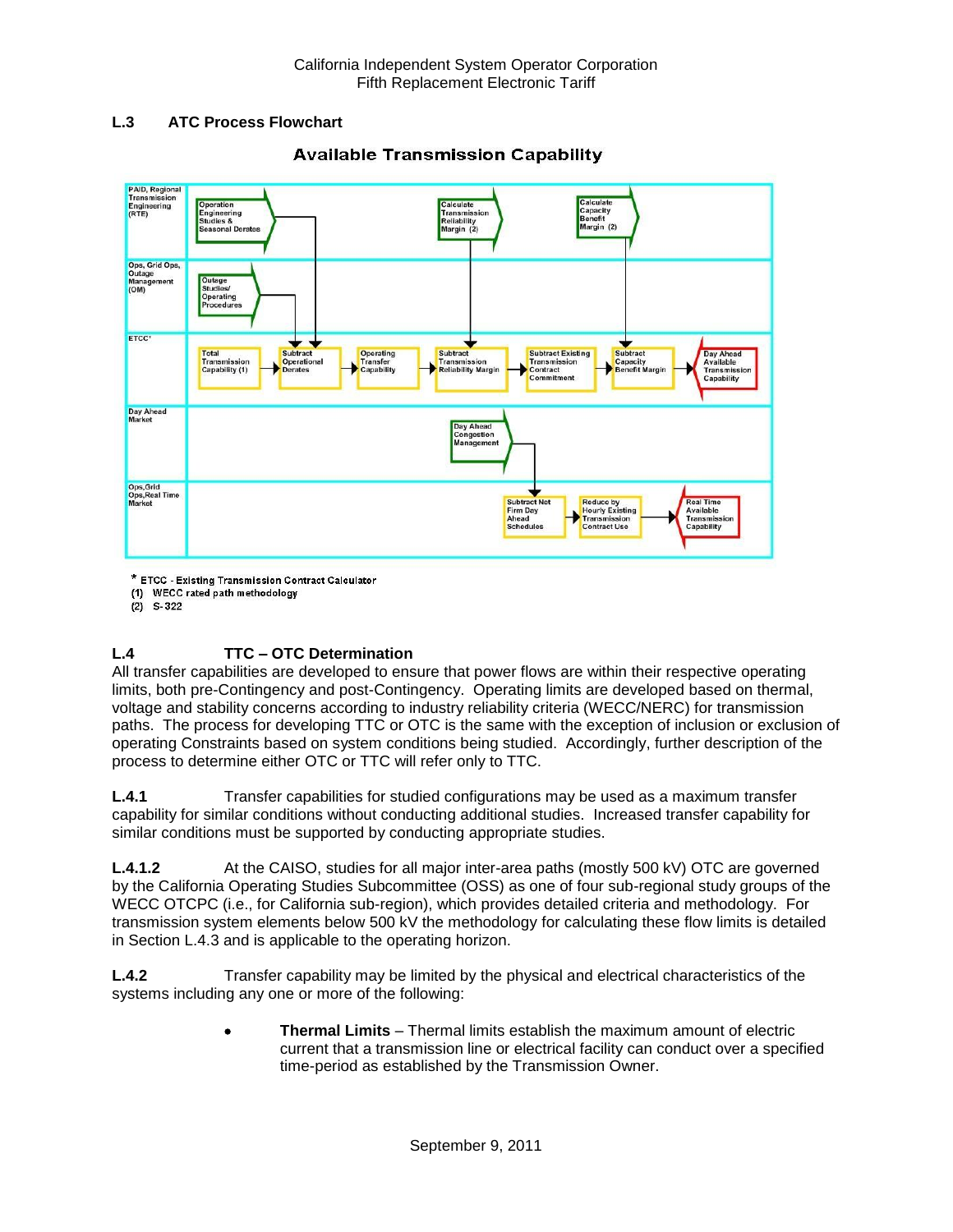- **Voltage Limits** System voltages and changes in voltages must be maintained within the range of acceptable minimum and maximum limits to avoid a widespread collapse of system voltage.
- **Stability Limits** The transmission network must be capable of surviving disturbances through the transient and dynamic time-periods (from milliseconds to several minutes, respectively) following the disturbance so as to avoid generator instability or uncontrolled, widespread interruption of electric supply to customers.

**L.4.3 Determination of transfer capability** is based on computer simulations of the operation of the interconnected transmission network under a specific set of assumed operating conditions. Each simulation represents a single "snapshot" of the operation of the interconnected network based on the projections of many factors. As such, they are viewed as reasonable indicators of network performance and may ultimately be used to determine Available Transfer Capability. The study is meant to capture the worst operating scenario based on the RTE experience and good engineering judgment.

**L.4.3.1 System Limits** – The transfer capability of the transmission network may be limited by the physical and electrical characteristics of the systems including thermal, voltage, and stability consideration. Once the critical Contingencies are identified, their impact on the network must be evaluated to determine the most restrictive of those limitations. Therefore, the TTC1 becomes:

 $TTC_1$  = lesser of {Thermal Limit, Voltage Limit, Stability Limit} following N-1<sub>worst</sub>

**L.4.3.2** Parallel path flows will be considered in determining transfer capability and must be sufficient in scope to ensure that limits throughout the interconnected network are addressed. In some cases, the parallel path flows may result in transmission limitations in systems other than the transacting systems, which can limit the TTC between two transacting areas. This will be labeled  $TTC_2$ . Combined with **Section L**.4.3.1 above TTC becomes:

TTC = lesser of  $\{TTC_1$  or  $TTC_2\}$ 

# **L.5 Developing a Power Flow Base-Case**

**L.5.1 Base-cases** will be selected used to model reality to the greatest extent possible including attributes like area Generation, area Load, Intertie flows, etc. At other times (e.g., studying longer range horizons), it is prudent to stress a base-case by making one or more attributes (Load, Generation, line flows, path flows, etc.) of that base-case more extreme than would otherwise be expected.

# **L.5.2 Power Flow Base-Cases Separated By Geographic Region**

The standard RTE base-cases are split into five geographical regions in the CAISO Controlled Grid including the Bay Area, Fresno Area, North Area, SDG&E Area, and SCE Area.

# **L.5.3 Power Flow Base-Cases Selection Methodology**

The RTE determines the studied geographical area of the procedure. This determines the study basecases from the Bay Area, Fresno Area, North Area, SCE Area, or SDG&E Area.

The transfer capability studies may require studying a series of base-cases including both peak and offpeak operation conditions.

# **L.5.4 Update a Power Flow Base-Case**

After the RTE has obtained one or more base-case studies, the base-case will be updated to represent the current grid conditions during the applicable season. The following will be considered to update the base-cases: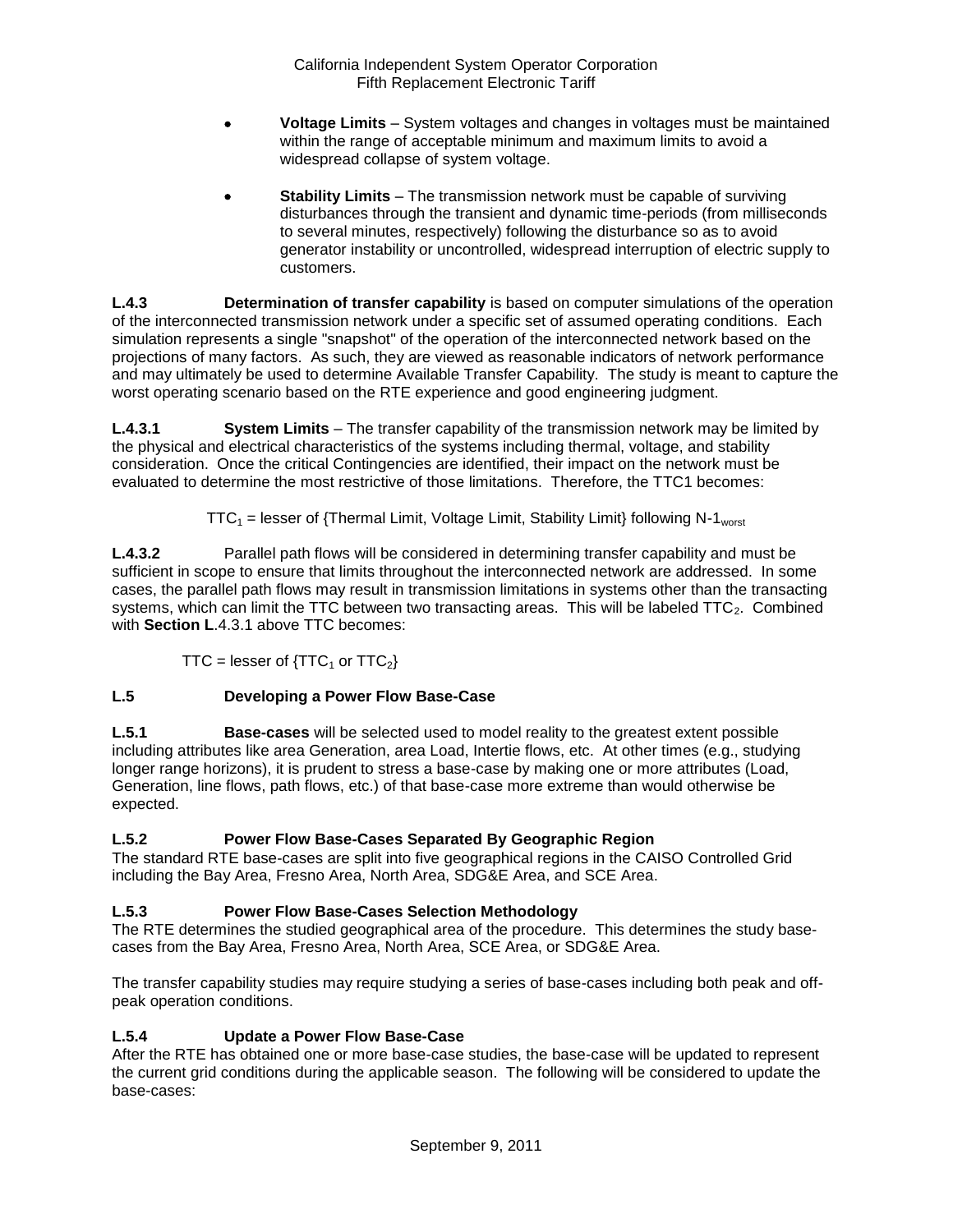- Recent transmission network changes and updates
- Overlapping scheduled and Forced Outages
- Area Load level
- Major path flows
- Generation level
- Voltage levels
- Operating requirements

## **L.5.4.1 Outage Consideration**

Unless detailed otherwise, the RTE considers modeling Outages of:

- **•** Transmission lines, 500 kV
- **Transformers, 500/230 kV**
- **•** Large Generating Units
- Generating Units within the studied area
- Transmission elements within the studied area

At the judgment of the RTE, only the necessary Outages will be modeled to avoid an unnecessarily burdensome and large number of base-cases.

### **L.5.4.2 Area Load Level**

Base-case Demand levels should be appropriate to the current studied system conditions and customer Demand levels under study and may be representative of peak, off-peak or shoulder, or light Demand conditions. The RTE estimates the area Load levels to be utilized in the peak, partial-peak and/or offpeak base-cases. The RTE will utilize the current CAISO Load forecasting program (e.g., ALFS), ProcessBook (PI) or other competent method to estimate Load level for the studied area. Once the RTE has determined the correct Load levels to be utilized, the RTE may scale the scale the base-case Loads to the area studied, as appropriate.

### **L.5.4.3 Modify Path Flows**

The scheduled electric power transfers considered representative of the base system conditions under analysis and agreed upon by the parties involved will be used for modeling. As needed, the RTE may estimate select path flows depending on the studied area. In the event that it is not possible to estimate path flows, the RTE will make safe assumptions about the path flows. A safe assumption is more extreme or less extreme (as conservative to the situation) than would otherwise be expected. If path flow forecasting is necessary, if possible the RTE will trend path flows on previous similar days.

#### **L.5.4.4 Generation Level**

Utility and non-utility Generating Units will be updated to keep the swing Generating Unit at a reasonable level. The actual unit-by-unit Dispatch in the studied area is more vital than in the un-studied areas. The RTE will examine past performance of select Generating Units to estimate the Generation levels, focusing on the Generating Units within the studied area. In the judgment of the RTE, large Generating Units outside the studied area will also be considered.

### **L.5.4.5 Voltage Levels**

Studies will maintain appropriate voltage levels, based on operation procedures for critical buses for the studied base-cases. The RTE will verify that bus voltage for critical busses in within tolerance. If a bus voltage is outside the tolerance band, the RTE will model the use of voltage control devices (e.g., synchronous condensers, shunt capacitors, shunt reactors, series capacitors, generators).

#### **L.6 Contingency Analysis**

The RTE will perform Contingency analysis studies in an effort to determine the limiting conditions, especially for scheduled Outages, including pre- and post-Contingency power flow analysis modeling preand post-Contingency conditions and measuring the respective line flows, and bus voltages.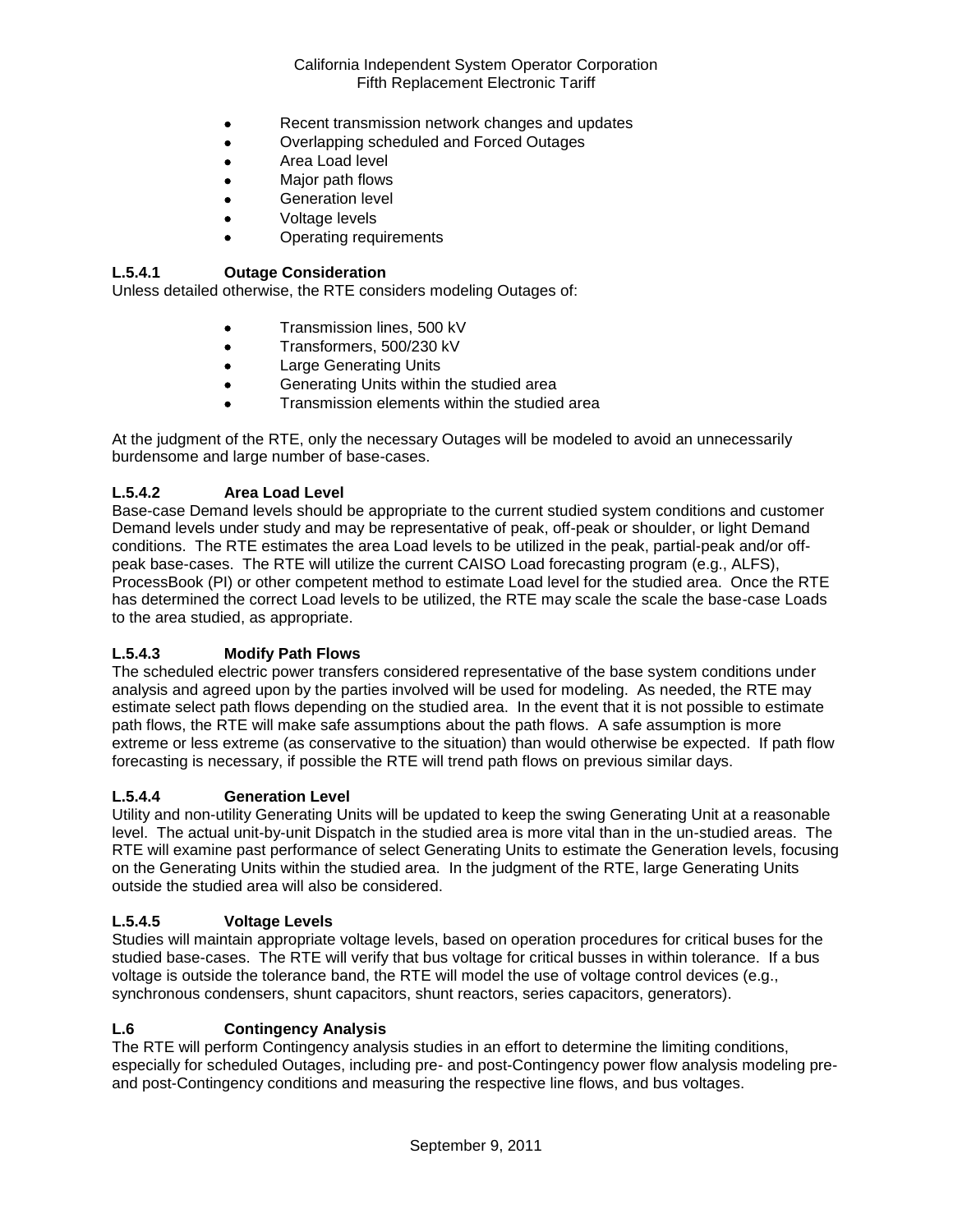Other studies like reactive margin and stability may be performed as deemed appropriate.

### **L.6.1 Operating Criteria and Study Standards**

Using standards derived from NERC and WECC Reliability Standards and historical operating experience, the RTE will perform Contingency analysis with the following operating criteria:

#### **Pre-Contingency**

- All pre-Contingency line flows shall be at or below their normal ratings.
- All pre-Contingency bus voltages shall be within a pre-determined operating range.

#### **Post-Contingency**

- All post-Contingency line flows shall be at or below their emergency ratings.
- All post-Contingency bus voltages shall be within a pre-determined operating range.

#### **The RTE models the following Contingencies:**

- Generating Unit Outages (including combined cycle Generating Unit Outages which are considered single Contingencies).
- Line Outages
- Line Outages combined with one Generating Unit Outage
- Transformer Outages
- Synchronous condenser Outages
- Shunt capacitor or capacitor bank Outages
- Series capacitor Outages
- Static VAR compensator Outages
- Bus Outages bus Outages can be considered for the following ongoing Outage conditions.
	- o For a circuit breaker bypass-and-clear Outage, bus Contingencies shall be taken on both bus segments that the bypassed circuit breaker connects to.
	- o For a bus segment Outage, the remaining parallel bus segment shall be considered as a single Contingency.
	- o Credible overlapping Contingencies Overlapping Contingencies typically include transmission lines connected to a common tower or close proximity in the same right-of-way.

#### **L.6.2 Manual Contingency Analysis**